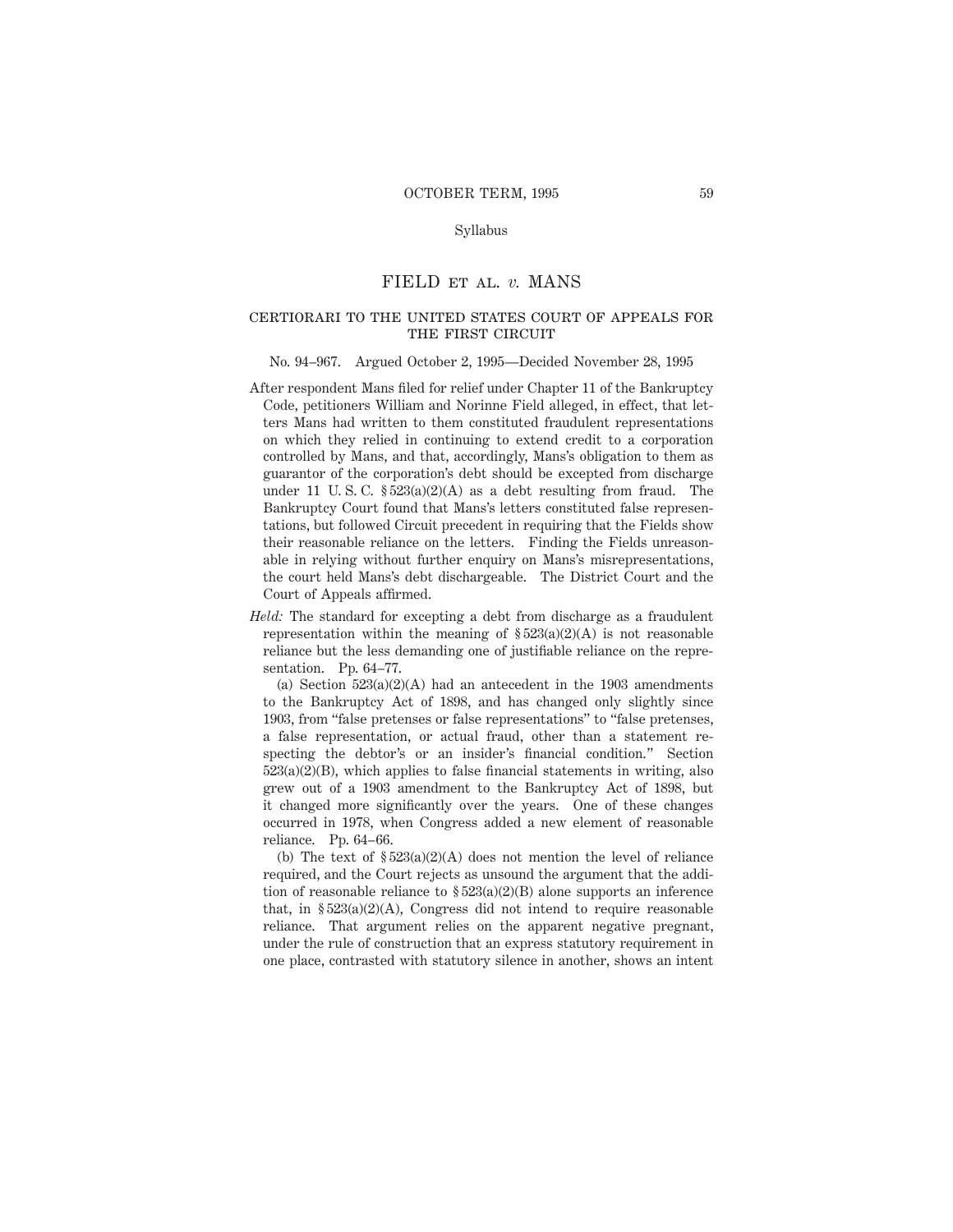### Syllabus

to confine the requirement to the specified instance. Assuming this argument to be sound, it would prove at most that the reasonableness standard was not intended, but would not reveal the correct standard. Here, however, there is reason to reject the negative pregnant argument even as far as it goes. If the argument proves anything here, it proves too much: this reasoning would also strip  $\S 523(a)(2)(A)$  of any requirement to establish causation and scienter, an odd result that defies common sense. Moreover, the argument ignores the fact that  $$523(a)(2)(A)$  refers to common-law torts and  $$523(a)(2)(B)$  does not. The terms used in paragraph (A) imply elements that the common law has defined them to include, whereas the terms in paragraph (B) are statutory creations. Pp. 66–69.

(c) This Court has an established practice of finding Congress's meaning in the generally shared common law where, as here, common-law terms are used without further specification. Since the District Court treated Mans's conduct as amounting to fraud, the enquiry here is into the common-law understanding of "actual fraud" in 1978, when it was added to  $\S 523(a)(2)(A)$ . The Restatement (Second) of Torts states that justifiable, rather than reasonable, reliance is the applicable standard. The Restatement rejects a general, reasonable person standard in favor of an individual standard that turns on the particular circumstances, and it provides that a person is justified in relying on a factual representation without conducting an investigation, so long as the falsity of the representation would not be patent upon cursory examination. Scholarly treatises on torts, as well as state cases, similarly applied a justifiable reliance standard. The foregoing analysis does not relegate the negative pregnant to the rubbish heap, but merely indicates that its force is weakest when it suggests foolish results at odds with other textual pointers. The Court's reading also does not leave reasonableness irrelevant, for the greater the distance between the reliance claimed and the limits of the reasonable, the greater the doubt about reliance in fact. Pp. 69–76.

(d) It may be asked whether it makes sense to protect creditors who were not quite reasonable in relying on a fraudulent representation, but to apply a different rule when fraud is carried to the point of a written financial statement. This ostensible anomaly may be explained by Congress's apparent concerns about creditors' misuse of financial statements. Pp. 76–77.

(e) The Bankruptcy Court's reasonable person test entailing a duty to investigate clearly exceeds the demands of the justifiable reliance standard that applies under  $\S 523(a)(2)(A)$ . P. 77.

36 F. 3d 1089, vacated and remanded.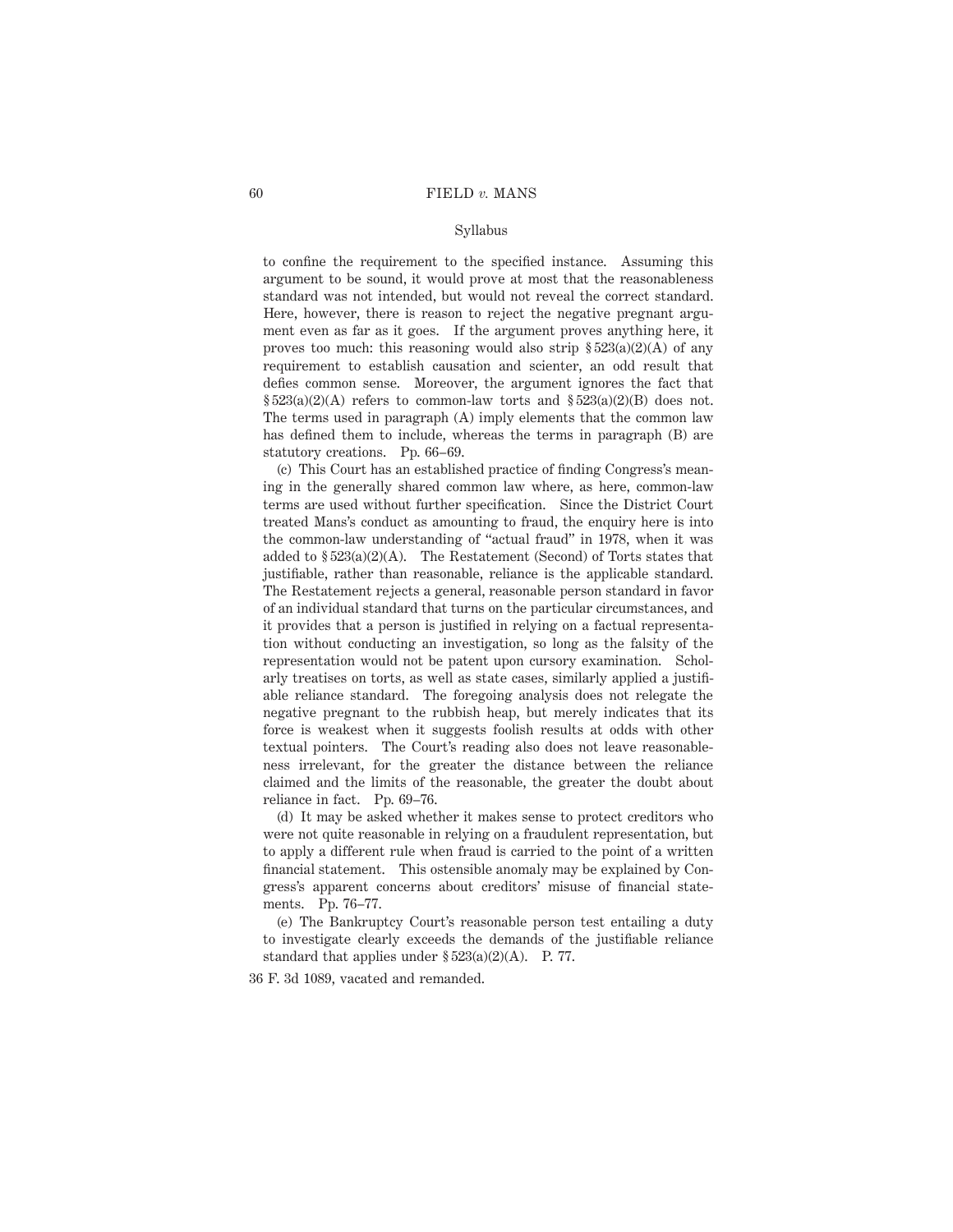SOUTER, J., delivered the opinion of the Court, in which REHNQUIST, C. J., and Stevens, O'Connor, Kennedy, Thomas, and Ginsburg, JJ., joined. Ginsburg, J., filed a concurring opinion, *post,* p. 78. Breyer, J., filed a dissenting opinion, in which Scalia, J., joined, *post,* p. 79.

*Christopher J. Seufert* argued the cause for petitioners. With him on the brief was *William J. Schultz.*

*Alan Jenkins* argued the cause for the United States as *amicus curiae.* With him on the brief were *Solicitor General Days, Assistant Attorney General Hunger, Deputy Solicitor General Bender, William Kanter,* and *Bruce G. Forrest.*

*W. E. Whittington IV,* by appointment of the Court, 515 U. S. 1156, argued the cause for respondent. With him on the brief was *Geoffrey J. Vitt.*\*

JUSTICE SOUTER delivered the opinion of the Court.

The Bankruptcy Code's provisions for discharge stop short of certain debts resulting from "false pretenses, a false representation, or actual fraud." 11 U.S.C.  $\S 523(a)(2)(A)$ . In this case we consider the level of a creditor's reliance on a fraudulent misrepresentation necessary to place a debt thus beyond release. While the Court of Appeals followed a rule requiring reasonable reliance on the statement, we hold the standard to be the less demanding one of justifiable reliance and accordingly vacate and remand.

I

In June 1987, petitioners William and Norinne Field sold real estate for \$462,500 to a corporation controlled by respondent Philip W. Mans, who supplied \$275,000 toward the purchase price and personally guaranteed a promissory note for \$187,500 secured by a second mortgage on the property. The mortgage deed had a clause calling for the Fields' con-

<sup>\*</sup>*Gary Klein* filed a brief for the National Association of Consumer Bankruptcy Attorneys for the United States as *amicus curiae* urging affirmance.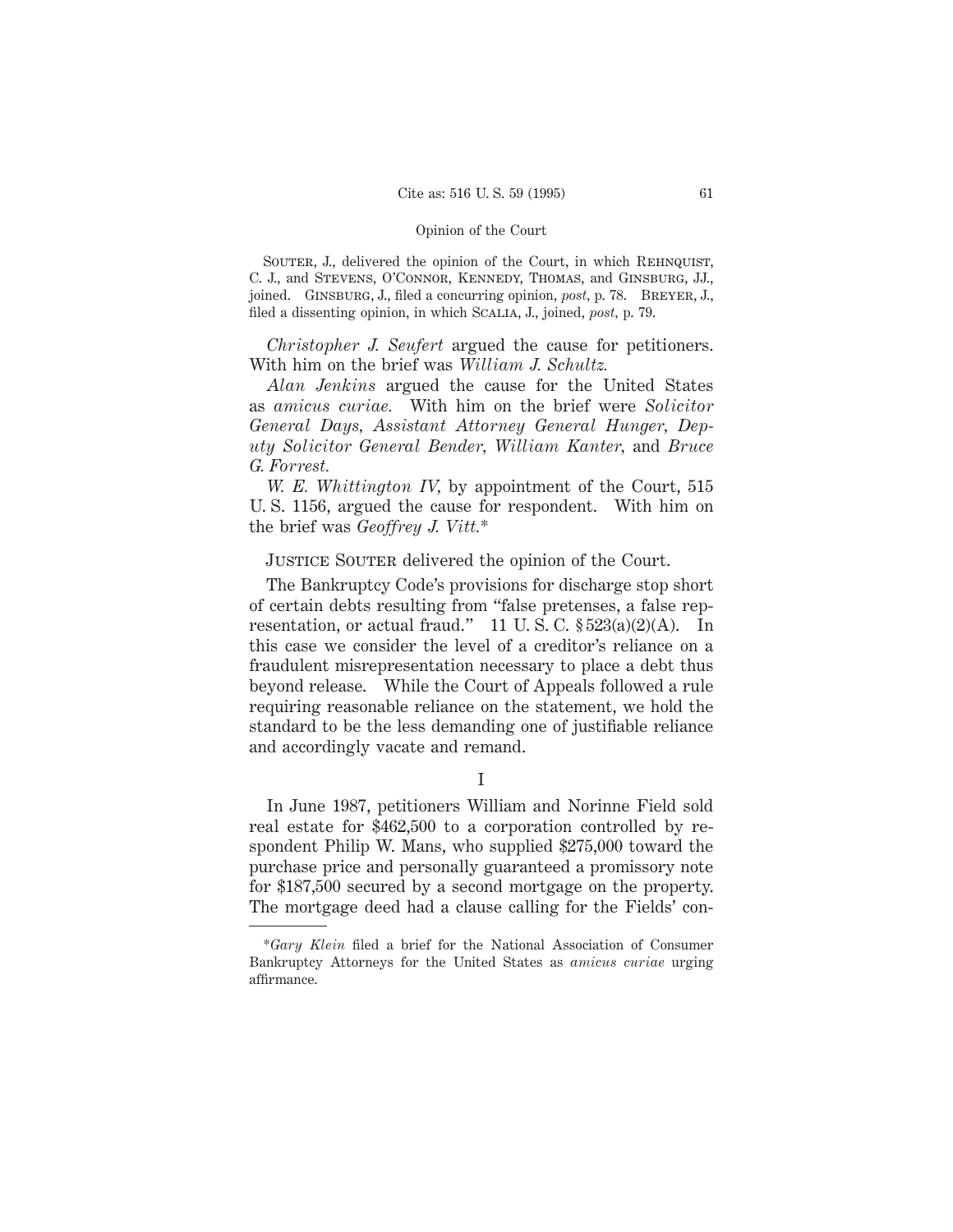### Opinion of the Court

sent to any conveyance of the encumbered real estate during the term of the secured indebtedness, failing which the entire unpaid balance on the note would become payable upon a sale unauthorized.

On October 8, 1987, Mans's corporation triggered application of the clause by conveying the property to a newly formed partnership without the Fields' knowledge or consent. The next day, Mans wrote to the Fields asking them not for consent to the conveyance but for a waiver of their rights under the due-on-sale clause, saying that he sought to avoid any claim that the clause might apply to arrangements to add a new principal to his land development organization. The letter failed to mention that Mans had already caused the property to be conveyed. The Fields responded with an offer to waive if Mans paid them \$10,500. Mans answered with a lower bid, to pay only \$500, and again failed to disclose the conveyance. There were no further written communications.

The ensuing years brought a precipitous drop in real estate prices, and on December 10, 1990, Mans petitioned the United States Bankruptcy Court for the District of New Hampshire for relief under Chapter 11 of the Bankruptcy Code. On the following February 6, the Fields learned of the October 1987 conveyance, which their lawyer had discovered at the registry of deeds. In their subsequent complaint in the bankruptcy proceeding, they argued that some \$150,000 had become due upon the 1987 conveyance for which Mans had become liable as guarantor, and that his obligation should be excepted from discharge under  $\S 523(a)(2)(A)$  of the Bankruptcy Code, 11 U.S.C.  $\S 523(a)(2)(A)$ , as a debt resulting from fraud.1

The Bankruptcy Court found that Mans's letters constituted false representations on which petitioners had relied

<sup>&</sup>lt;sup>1</sup> Although we observe the distinction between Mans and his corporations, the record before us does not indicate that the parties thought anything should turn on treating them separately. As the case comes to us, Mans is presented as the originator of both debt and misrepresentation.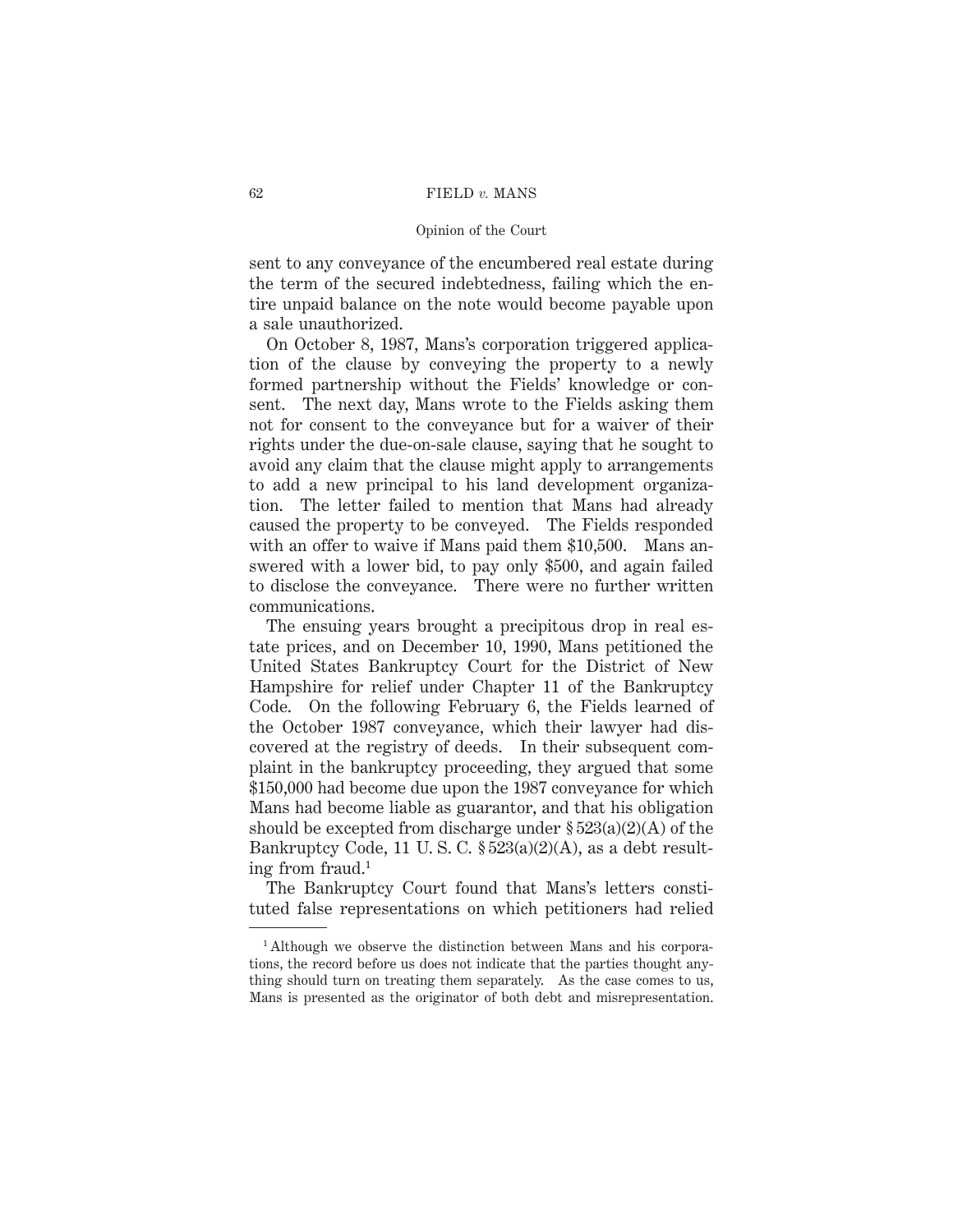to their detriment in extending credit.2 The court followed Circuit precedent, however, see *In re Burgess,* 955 F. 2d 134 (CA1 1992), in requiring the Fields to make a further showing of reasonable reliance, defined as "what would be reasonable for a prudent man to do under those circumstances." App. 43–44. The court held that a reasonable person would have checked for any conveyance after the exchange of letters, and that the Fields had unreasonably ignored further reason to investigate in 1988, when Mr. Field's boss told him of a third party claiming to be the owner of the property.3 Having found the Fields unreasonable in relying without further enquiry on Mans's implicit misrepresentation about the state of the title, the court held Mans's debt dischargeable.

The District Court affirmed, likewise following Circuit precedent in holding that  $\S 523(a)(2)(A)$  requires reasonable reliance to exempt a debt from discharge, and finding the Bankruptcy Court's judgment supported by adequate indication in the record that the Fields had relied without sufficient reason. The Court of Appeals for the First Circuit affirmed judgment for the Bankruptcy Court's reasons. Judgt. order reported at 36 F. 3d 1089 (1994).

We granted certiorari, 514 U. S. 1095 (1995), to resolve a conflict among the Circuits over the level of reliance that  $$523(a)(2)(A)$  requires a creditor to demonstrate.<sup>4</sup>

<sup>2</sup> Here, Mans argues that neither he nor his corporation obtained any extension of credit at the time of the alleged fraud or thereafter. Since this issue was never raised previously and is not fairly subsumed within the question on which we granted certiorari, we do not reach it.

<sup>&</sup>lt;sup>3</sup> Mr. Field testified in the Bankruptcy Court proceeding that he asked Mans in 1988 about the report of a conveyance and that Mans indicated he had not conveyed the property, App. 14–15, but Mr. Field later testified that he had not confronted Mans on the issue, *id.,* at 26–27. The Bankruptcy Court made no finding about any such conversation.

<sup>4</sup> Compare *In re Ophaug,* 827 F. 2d 340 (CA8 1987); *In re Mayer,* 51 F. 3d 670 (CA7 1995); *In re Allison,* 960 F. 2d 481 (CA5 1992), with *In re Burgess,* 955 F. 2d 134 (CA1 1992); *In re Mullet,* 817 F. 2d 677 (CA10 1987).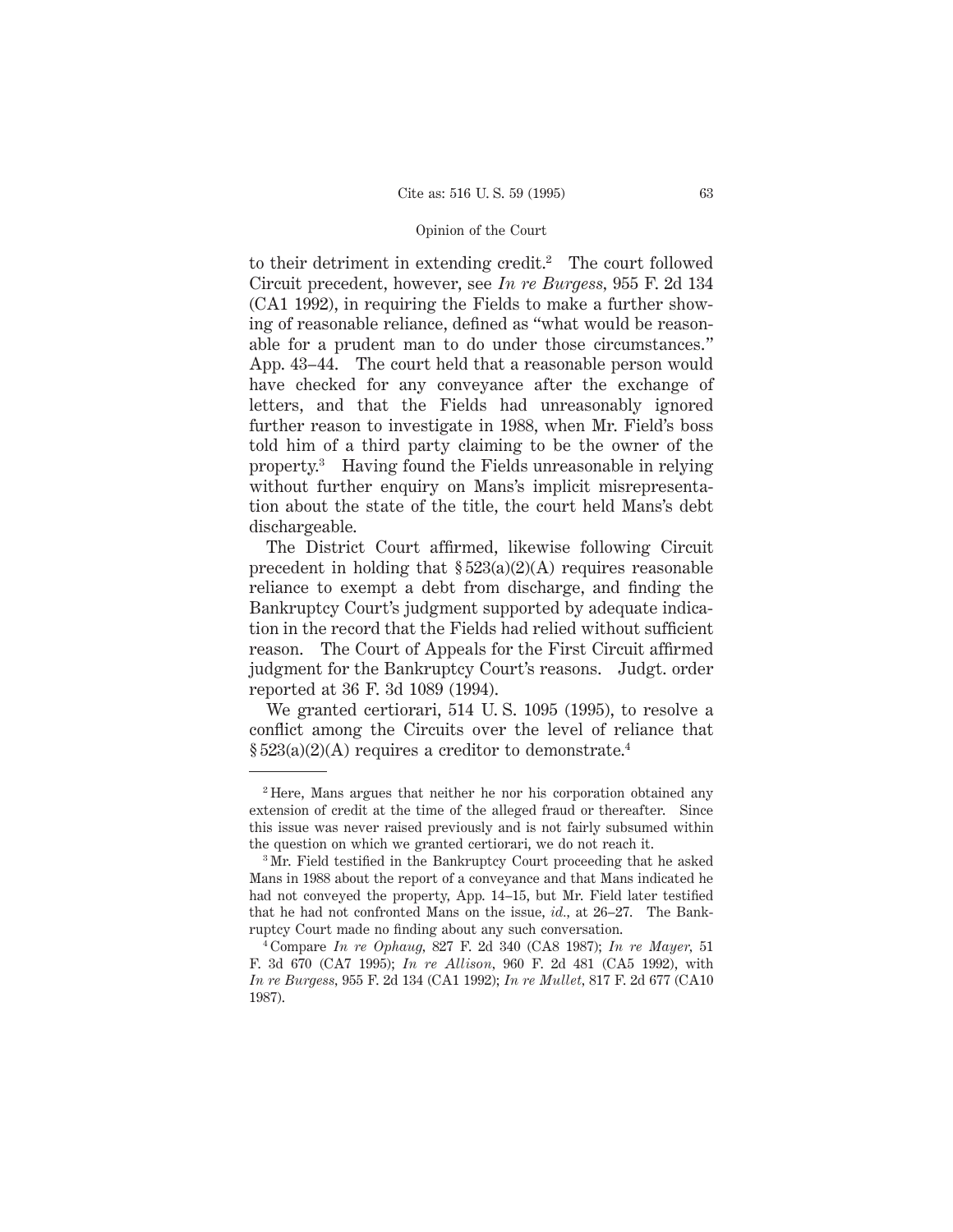## II

The provisions for discharge of a bankrupt's debts, 11 U. S. C. §§ 727, 1141, 1228, and 1328(b), are subject to exception under 11 U. S. C. § 523(a), which carries 16 subsections setting out categories of nondischargeable debts. Two of these are debts traceable to falsity or fraud or to a materially false financial statement, as set out in  $\S 523(a)(2)$ :

"(a) A discharge under section 727, 1141, 1228(a), 1228(b), or 1328(b) of this title does not discharge an individual debtor from any debt— .....

"(2) for money, property, services, or an extension, renewal, or refinancing of credit, to the extent obtained  $by-$ 

"(A) false pretenses, a false representation, or actual fraud, other than a statement respecting the debtor's or an insider's financial condition; [or]

"(B) use of a statement in writing—

"(i) that is materially false;

"(ii) respecting the debtor's or an insider's financial condition;

"(iii) on which the creditor to whom the debtor is liable for such money, property, services, or credit reasonably relied; and

"(iv) that the debtor caused to be made or published with intent to deceive."

These provisions were not innovations in their most recent codification, the Bankruptcy Reform Act of 1978 (Act), Pub. L. 95–598, 92 Stat. 2590, but had obvious antecedents in the Bankruptcy Act of 1898 (1898 Act), as amended, 30 Stat. 544. The precursor to  $\S 523(a)(2)(A)$  was created when  $\S 17(a)(2)$  of the 1898 Act was modified by an amendment in 1903, which provided that debts that were "liabilities for obtaining property by false pretenses or false representations" would not be affected by any discharge granted to a bankrupt, who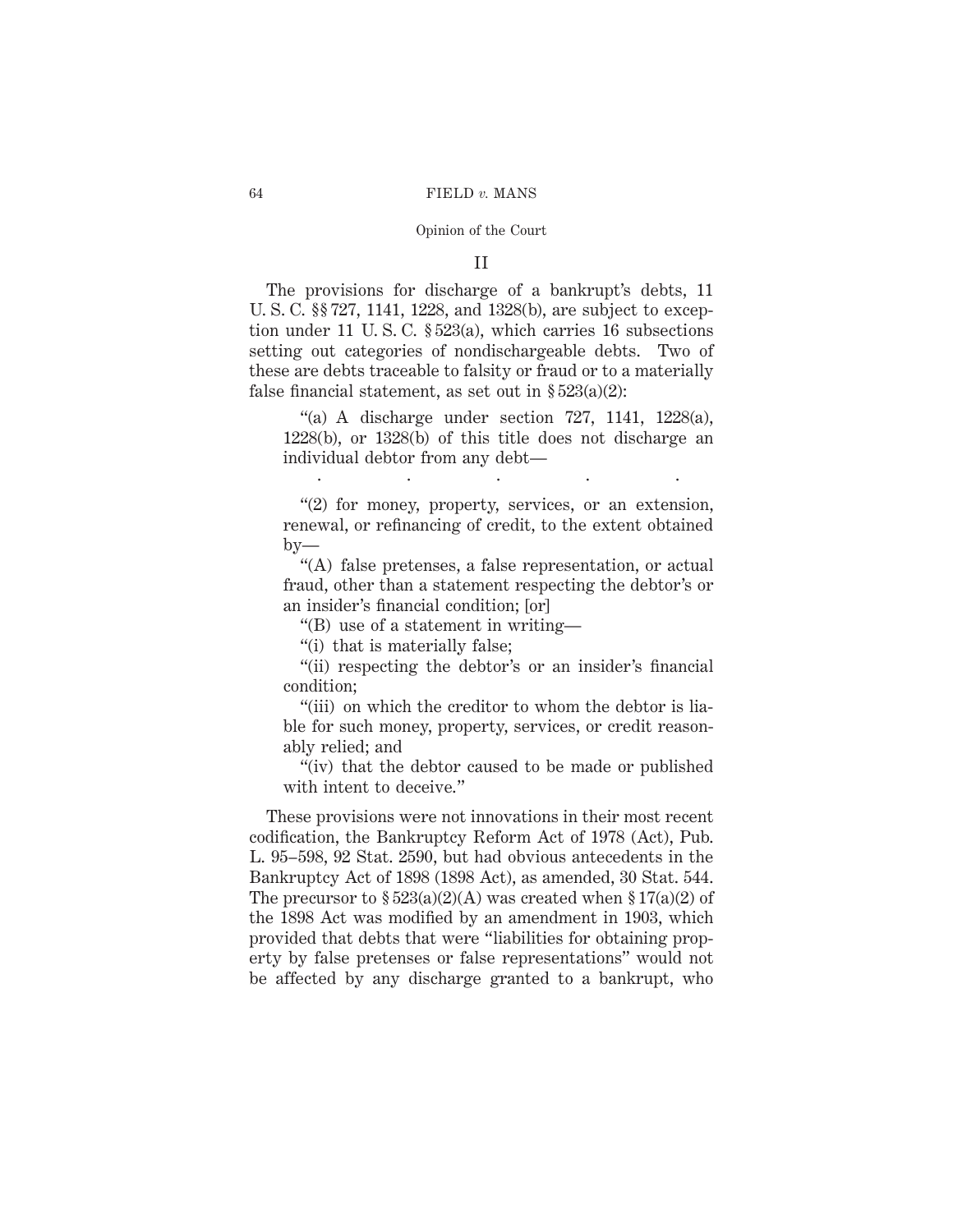would still be required to pay them. Act of Feb. 5, 1903, ch. 487, 32 Stat. 798. This language inserted in § 17(a)(2) was changed only slightly between  $1903$  and  $1978$ <sup>5</sup> at which time the section was recodified as  $\S 523(a)(2)(A)$  and amended to read as quoted above. Thus, since 1903 the statutory language at issue here merely progressed from "false pretenses or false representations" to "false pretenses, a false representation, or actual fraud, other than a statement respecting the debtor's or an insider's financial condition."

Section 523(a)(2)(B), however, is the product of more active evolution. The germ of its presently relevant language was also inserted into the 1898 Act by a 1903 amendment, which barred any discharge by a bankrupt who obtained property by use of a materially false statement in writing made for the purpose of obtaining the credit. Act of Feb. 5, 1903, ch. 487, 32 Stat. 797–798. The provision did not explicitly require an intent to deceive or set any level of reliance, but Congress modified its language in 1960 by adding the requirements that the debtor intend to deceive the creditor and that the creditor rely on the false statement, and by limiting its application to false financial statements. Act of July 12, 1960, Pub. L. 86–621, 74 Stat. 409.6 In 1978, Con-

<sup>&</sup>lt;sup>5</sup> The one intervening change to the quoted language was that "obtaining" property" became "obtaining money or property." Act of June 22, 1938, 52 Stat. 851.

<sup>6</sup> The 1960 amendments also transferred the language on false financial statements by individuals from § 14 (where it barred any discharge) to § 17(a)(2) (where it barred discharge of only the specific debt incurred as a result of the false financial statement). Thus, as of 1960 the relevant portion of § 17(a)(2) provided that discharge would not release a bankrupt from debts that

<sup>&</sup>quot;are liabilities for obtaining money or property by false pretenses or false representations, or for obtaining money or property on credit or obtaining an extension or renewal of credit in reliance upon a materially false statement in writing respecting [the bankrupt's] financial condition made or published or caused to be made or published in any manner whatsoever with intent to deceive." Act of July 12, 1960, Pub. L. 86–621, 74 Stat. 409.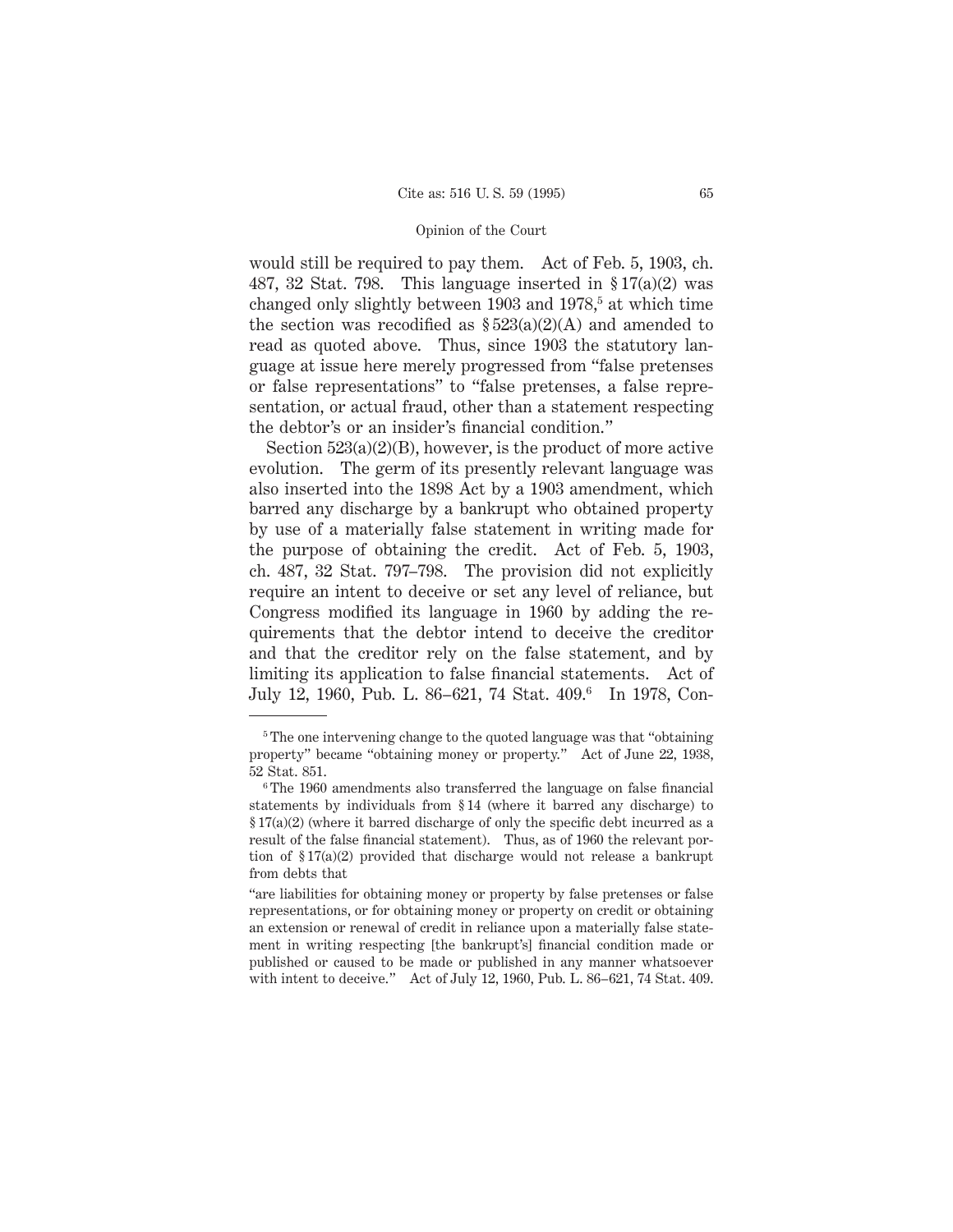#### Opinion of the Court

gress rewrote the provision as set out above and recodified it as  $$523(a)(2)(B)$ . Though the forms of the 1960 and 1978 provisions are quite different, the only distinction relevant here is that the 1978 version added a new element of reasonable reliance.

The sum of all this history is two close statutory companions barring discharge. One applies expressly when the debt follows a transfer of value or extension of credit induced by falsity or fraud (not going to financial condition), the other when the debt follows a transfer or extension induced by a materially false and intentionally deceptive written statement of financial condition upon which the creditor reasonably relied.

### III

The question here is what, if any, level of justification a creditor needs to show above mere reliance in fact in order to exempt the debt from discharge under  $\S 523(a)(2)(A)$ . The text that we have just reviewed does not say in so many words. While  $\S 523(a)(2)(A)$  speaks of debt for value "obtained by . . . false pretenses, a false representation, or actual fraud," it does not define those terms or so much as mention the creditor's reliance as such, let alone the level of reliance required. No one, of course, doubts that some degree of reliance is required to satisfy the element of causation inherent in the phrase "obtained by," but the Government, as *amicus curiae* (like petitioners in a portion of their brief), submits that the minimum level will do. It argues that when  $\S 523(a)(2)(A)$  is understood in its statutory context, it requires mere reliance in fact, not reliance that is reasonable under the circumstances. Both petitioners and the Government note that  $$523(a)(2)(B)$  expressly requires reasonable reliance, while  $\S 523(a)(2)(A)$  does not. They emphasize that the precursors to  $\S$ §  $523(a)(2)(A)$  and (B) lacked any reasonableness requirement, and that Congress added an element of reasonable reliance to  $\S 523(a)(2)(B)$  in 1978, but not to  $\S 523(a)(2)(A)$ . They contend that the addition to  $\S 523(a)$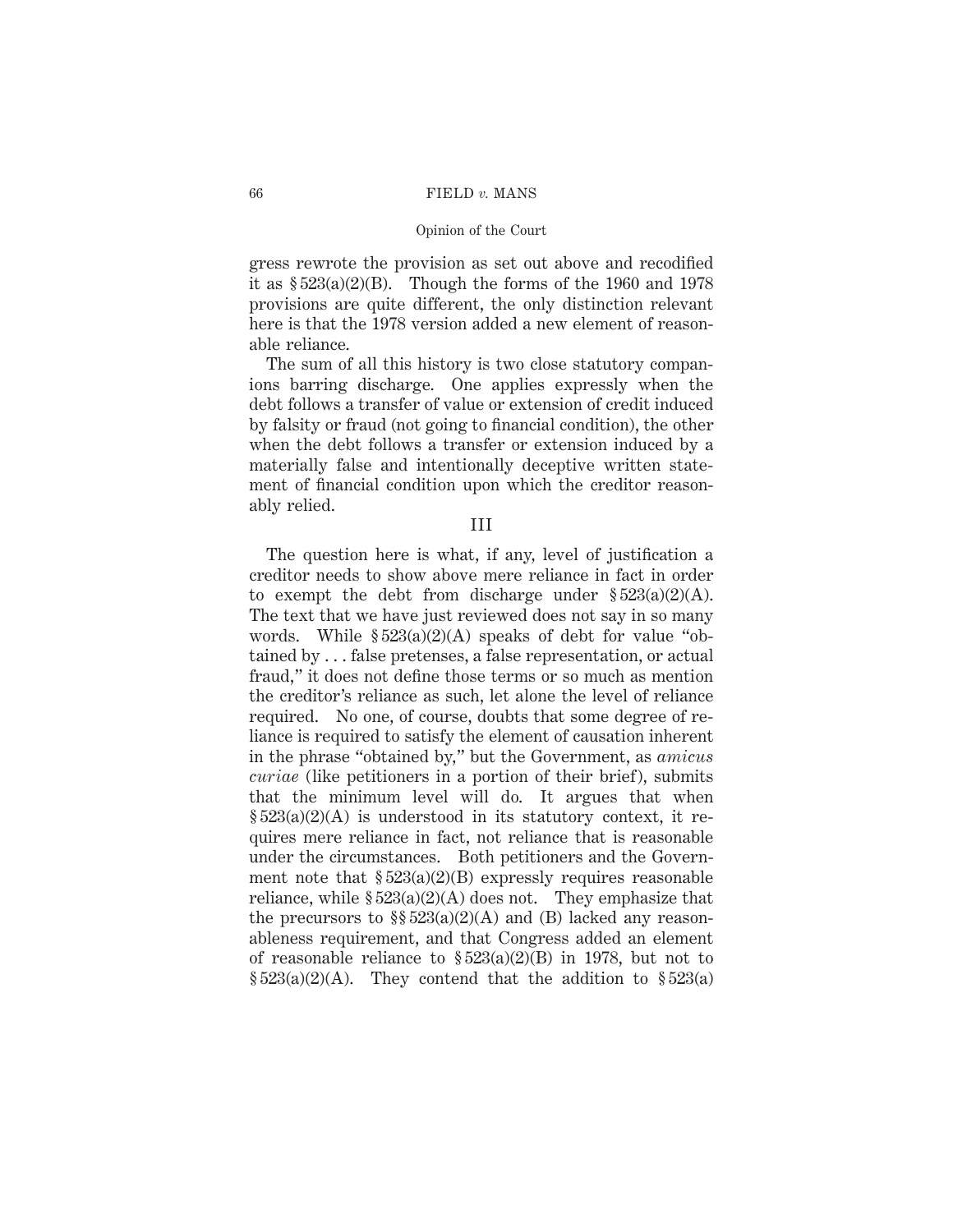$(2)(B)$  alone supports an inference that, in §523(a)(2)(A), Congress did not intend to require reasonable reliance, over and above actual reliance. But this argument is unsound.

The argument relies on the apparent negative pregnant, under the rule of construction that an express statutory requirement here, contrasted with statutory silence there, shows an intent to confine the requirement to the specified instance. See *Gozlon-Peretz* v. *United States,* 498 U. S. 395, 404 (1991) (" '[W]here Congress includes particular language in one section of a statute but omits it in another section of the same Act, it is generally presumed that Congress acts intentionally and purposely in the disparate inclusion or exclusion' ") (quoting *Russello* v. *United States,* 464 U. S. 16, 23 (1983)). Thus the failure of  $\S 523(a)(2)(A)$  to require the reasonableness of reliance demanded by  $\S 523(a)(2)(B)$  shows that (A) lacks such a requirement. Without more, the inference might be a helpful one. But there is more here, showing why the negative pregnant argument should not be elevated to the level of interpretive trump card.

First, assuming the argument to be sound, the most it would prove is that the reasonableness standard was not intended. But our job does not end with rejecting reasonableness as the standard. We have to discover the correct standard, and where there are multiple contenders remaining (as there are here), the inference from the negative pregnant does not finish the job.

There is, however, a more fundamental objection to depending on a negative pregnant argument here, for in the present circumstances there is reason to reject its soundness even as far as it goes. Quite simply, if it proves anything here, it proves too much. If the negative pregnant is the reason that  $$523(a)(2)(A)$  has no reasonableness requirement, then the same reasoning will strip paragraph (A) of any requirement to establish a causal connection between the misrepresentation and the transfer of value or extension of credit, and it will eliminate scienter from the very notion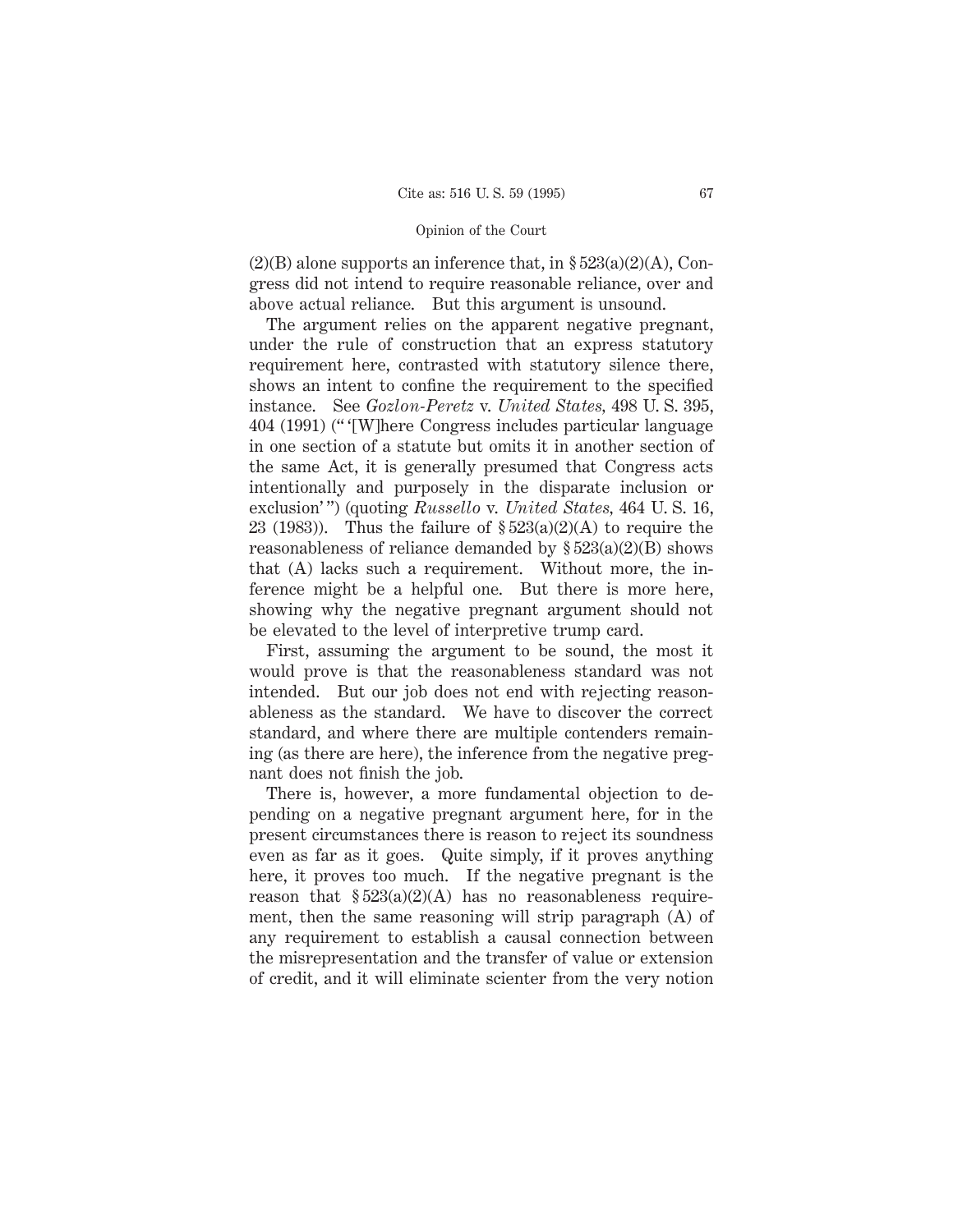### Opinion of the Court

of fraud. Section 523(a)(2)(B) expressly requires not only reasonable reliance but also reliance itself; and not only a representation but also one that is material; and not only one that is material but also one that is meant to deceive. Section  $523(a)(2)(A)$  speaks in the language neither of reliance nor of materiality nor of intentionality. If the contrast is enough to preclude a reasonableness requirement, it will do as well to show that the debtor need not have misrepresented intentionally, the statement need not have been material, and the creditor need not have relied. But common sense would balk.<sup>7</sup> If Congress really had wished to bar discharge to a debtor who made unintentional and wholly immaterial misrepresentations having no effect on a creditor's decision, it could have provided that. It would, however, take a very clear provision to convince anyone of anything so odd, and nothing so odd has ever been apparent to the courts that have previously construed this statute, routinely requiring intent, reliance, and materiality before applying § 523(a)(2)(A). See, *e. g., In re Phillips,* 804 F. 2d 930 (CA6 1986); *In re Martin,* 963 F. 2d 809 (CA5 1992); *In re Menna,* 16 F. 3d 7 (CA1 1994).

The attempt to draw an inference from the inclusion of reasonable reliance in  $\S 523(a)(2)(B)$ , moreover, ignores the significance of a historically persistent textual difference be-

<sup>&</sup>lt;sup>7</sup>The fact that  $\S 523(a)(2)$  uses the term "obtained by" does not avoid this problem, for two reasons. First, "obtained by" applies to both  $\S$ § $523(a)(2)(A)$  and (B); if it supplies the elements of materiality, intent to deceive, and actual reliance it renders  $\S 523(a)(2)(B)$ 's inclusion of materiality and intent to deceive redundant. More to the point, it renders Congress's addition of the requirements of actual reliance and intent to deceive to the precursor of  $\S 523(a)(2)(B)$  ( $\S 17(a)(2)$  of the 1898 Act) in 1960 nonsensical, since that provision also had the "obtained by" language. Second, it seems impossible to construe "obtained by" as encompassing a requirement of intent to deceive; one can obtain credit by a misrepresentation even if one has no intention of doing so (for example, by unintentionally writing that one has an annual income of \$100,000, rather than \$10,000, in applying for a loan).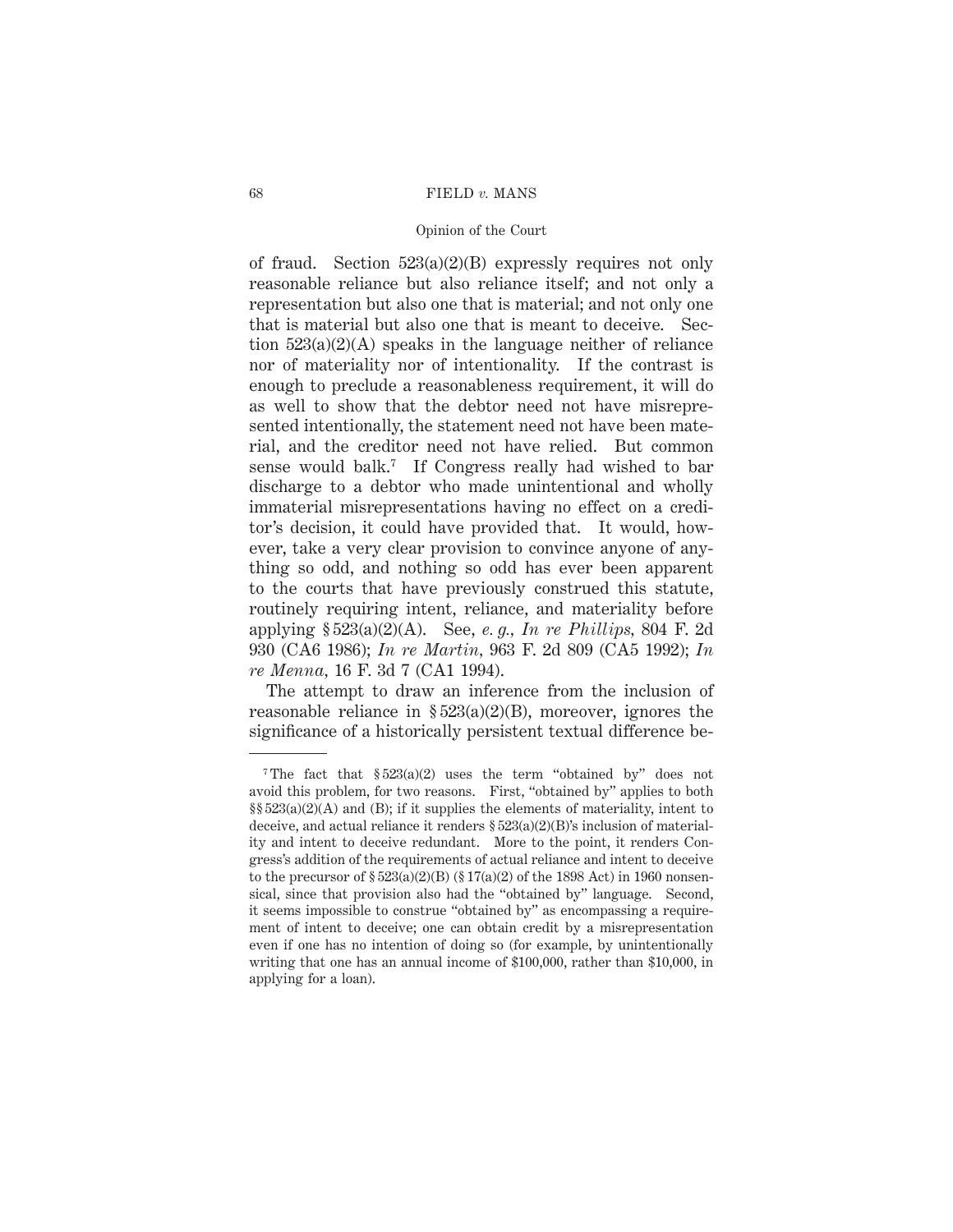tween the substantive terms in  $\S$ § 523(a)(2)(A) and (B): the former refer to common-law torts, and the latter do not. The principal phrase in the predecessor of  $\S 523(a)(2)(B)$  was "obtained property . . . upon a materially false statement in writing," Act of Feb. 5, 1903, ch. 487, 32 Stat. 797; in the current  $\S 523(a)(2)(B)$  it is value "obtained by ... use of a statement in writing." Neither phrase is apparently traceable to another context where it might have been construed to include elements that need not be set out separately. If other elements are to be added to "statement in writing," the statutory language must add them (and of course it would need to add them to keep this exception to dischargeability from swallowing most of the rule). The operative terms in  $\S 523(a)(2)(A)$ , on the other hand, "false pretenses, a false representation, or actual fraud," carry the acquired meaning of terms of art. They are common-law terms, and, as we will shortly see in the case of "actual fraud," which concerns us here, they imply elements that the common law has defined them to include. See *Durland* v. *United States,* 161 U. S. 306, 312 (1896); *James-Dickinson Farm Mortgage Co.* v. *Harry,* 273 U. S. 119, 121 (1927). Congress could have enumerated their elements, but Congress's contrary drafting choice did not deprive them of a significance richer than the bare statement of their terms.

## IV

"It is . . . well established that '[w]here Congress uses terms that have accumulated settled meaning under . . . the common law, a court must infer, unless the statute otherwise dictates, that Congress means to incorporate the established meaning of these terms.'" Community for Creative Non-*Violence* v. *Reid,* 490 U. S. 730, 739 (1989) (quoting *NLRB* v. *Amax Coal Co.,* 453 U. S. 322, 329 (1981)); see also *Nationwide Mut. Ins. Co.* v. *Darden,* 503 U. S. 318, 322 (1992). In this case, neither the structure of  $\S 523(a)(2)$  nor any explicit statement in  $$523(a)(2)(A)$  reveals, let alone dictates, the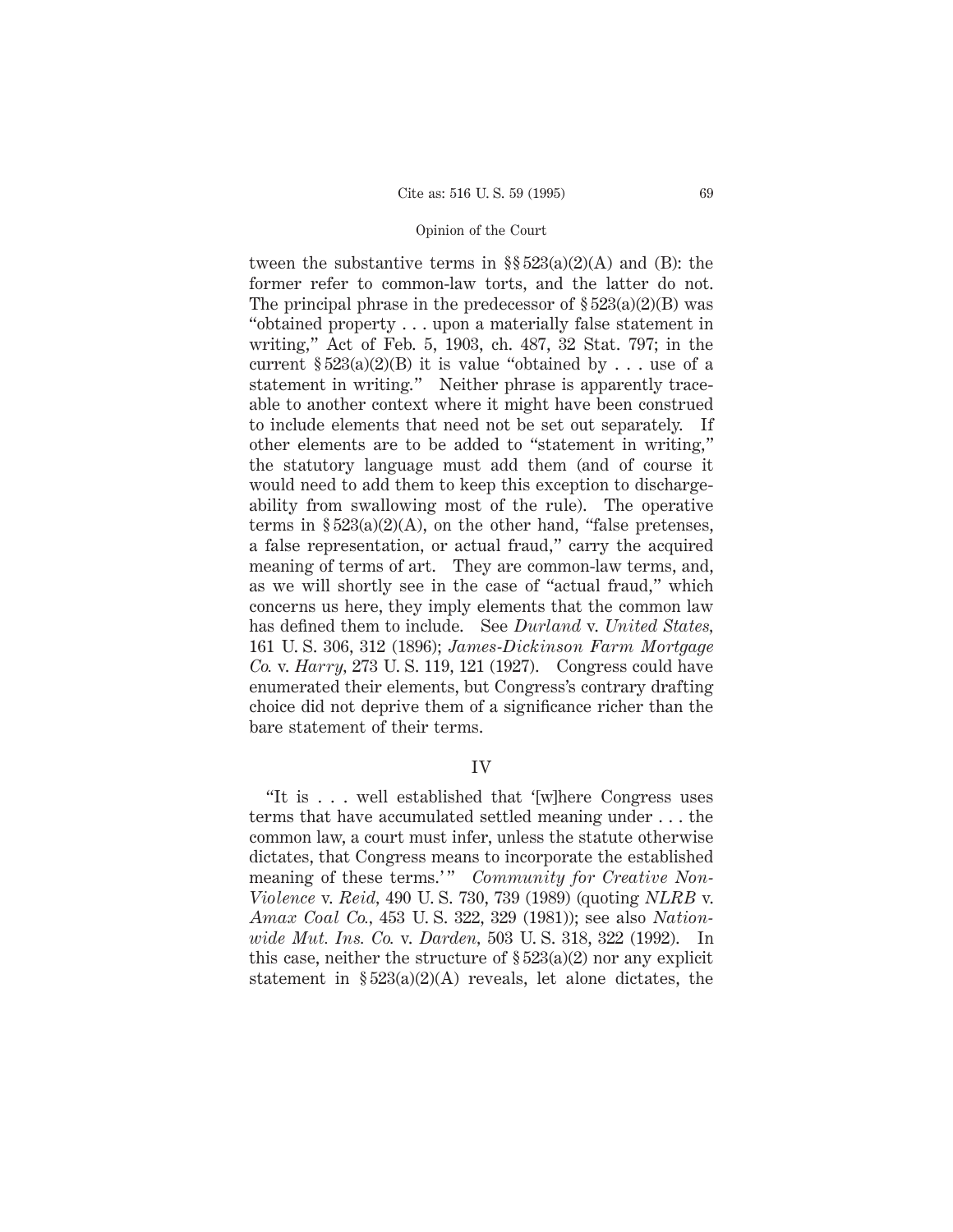# Opinion of the Court

particular level of reliance required by  $\S 523(a)(2)(A)$ , and there is no reason to doubt Congress's intent to adopt a common-law understanding of the terms it used.

Since the District Court treated Mans's conduct as amounting to fraud, we will look to the concept of "actual fraud" as it was understood in 1978 when that language was added to  $$523(a)(2)(A).$ <sup>8</sup> Then, as now, the most widely accepted distillation of the common law of torts <sup>9</sup> was the Restatement (Second) of Torts (1976), published shortly before Congress passed the Act. The section on point dealing with fraudulent misrepresentation states that both actual and "justifiable" reliance are required. *Id.,* § 537. The Restatement expounds upon justifiable reliance by explaining that a person is justified in relying on a representation of fact "although he might have ascertained the falsity of the representation had he made an investigation." *Id.,* § 540. Significantly for our purposes, the illustration is given of a seller of land who says it is free of encumbrances; according to the Restatement, a buyer's reliance on this factual representation is justifiable, even if he could have "walk[ed] across the street to the office of the register of deeds in the courthouse" and easily have learned of an unsatisfied mortgage. *Id.,* § 540, Illustration 1. The point is otherwise made in a later section noting that contributory negligence is no bar to recovery because fraudulent misrepresentation is an intentional tort. Here a contrast between a justifiable and reasonable reliance is clear: "Although the plaintiff's reliance on the misrepresentation must be justifiable . . . this does not

<sup>&</sup>lt;sup>8</sup> Although we do not mean to suggest that the requisite level of reliance would differ if there should be a case of false pretense or representation but not of fraud, there is no need to settle that here.

<sup>&</sup>lt;sup>9</sup> We construe the terms in  $\S 523(a)(2)(A)$  to incorporate the general common law of torts, the dominant consensus of common-law jurisdictions, rather than the law of any particular State. See *Nationwide Mut. Ins. Co.* v. *Darden,* 503 U. S. 318, 323, n. 3 (1992); *Community for Creative Non-Violence* v. *Reid,* 490 U. S. 730, 740 (1989).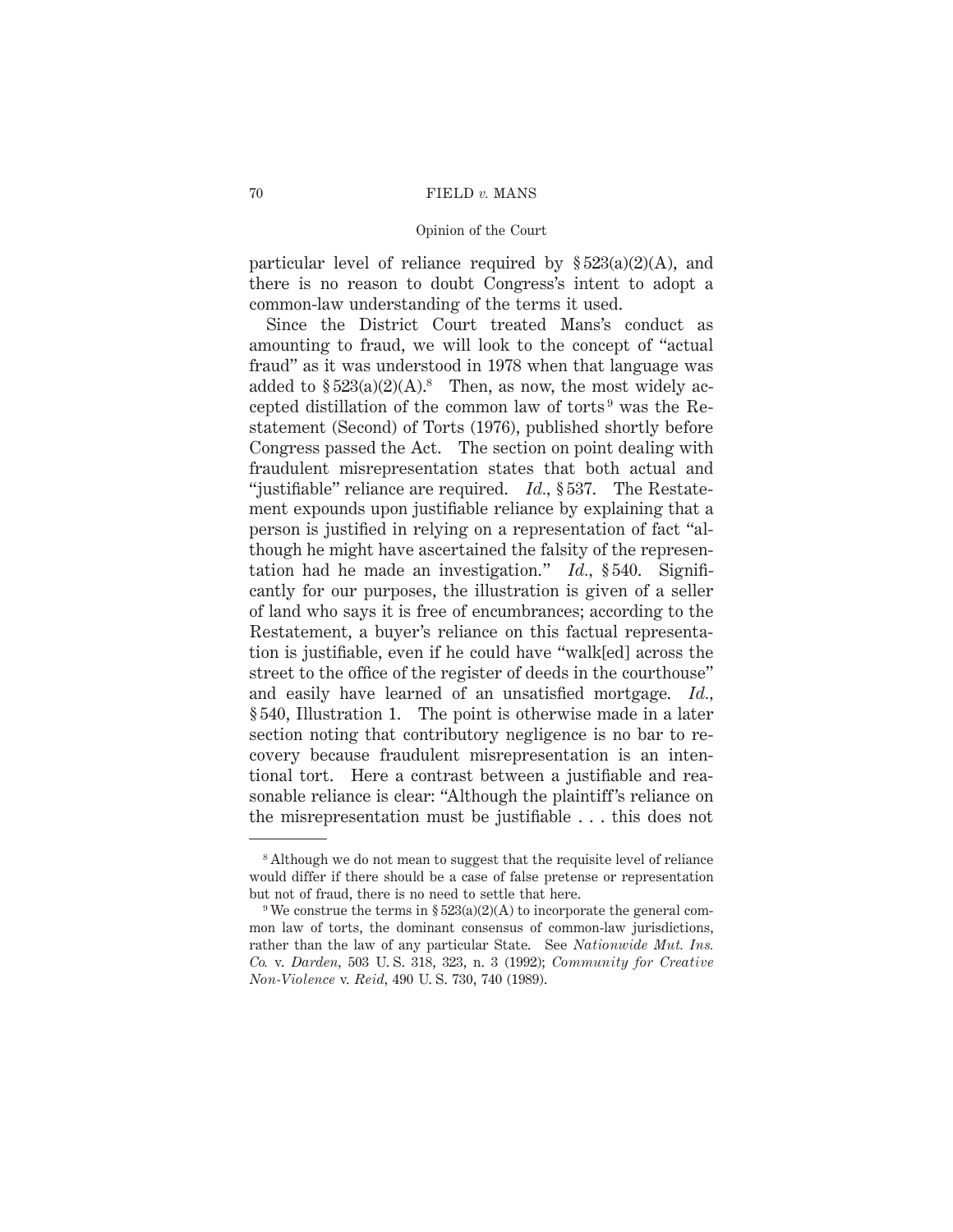mean that his conduct must conform to the standard of the reasonable man. Justification is a matter of the qualities and characteristics of the particular plaintiff, and the circumstances of the particular case, rather than of the application of a community standard of conduct to all cases." *Id.,* § 545A, Comment *b.* Justifiability is not without some limits, however. As a comment to § 541 explains, a person is

"required to use his senses, and cannot recover if he blindly relies upon a misrepresentation the falsity of which would be patent to him if he had utilized his opportunity to make a cursory examination or investigation. Thus, if one induces another to buy a horse by representing it to be sound, the purchaser cannot recover even though the horse has but one eye, if the horse is shown to the purchaser before he buys it and the slightest inspection would have disclosed the defect. On the other hand, the rule stated in this Section applies only when the recipient of the misrepresentation is capable of appreciating its falsity at the time by the use of his senses. Thus a defect that any experienced horseman would at once recognize at first glance may not be patent to a person who has had no experience with horses." *Id.,* § 541, Comment *a.*

A missing eye in a "sound" horse is one thing; long teeth in a "young" one, perhaps, another.

Similarly, the edition of Prosser's Law of Torts available in 1978 (as well as its current successor) states that justifiable reliance is the standard applicable to a victim's conduct in cases of alleged misrepresentation and that "[i]t is only where, under the circumstances, the facts should be apparent to one of his knowledge and intelligence from a cursory glance, or he has discovered something which should serve as a warning that he is being deceived, that he is required to make an investigation of his own." W. Prosser, Law of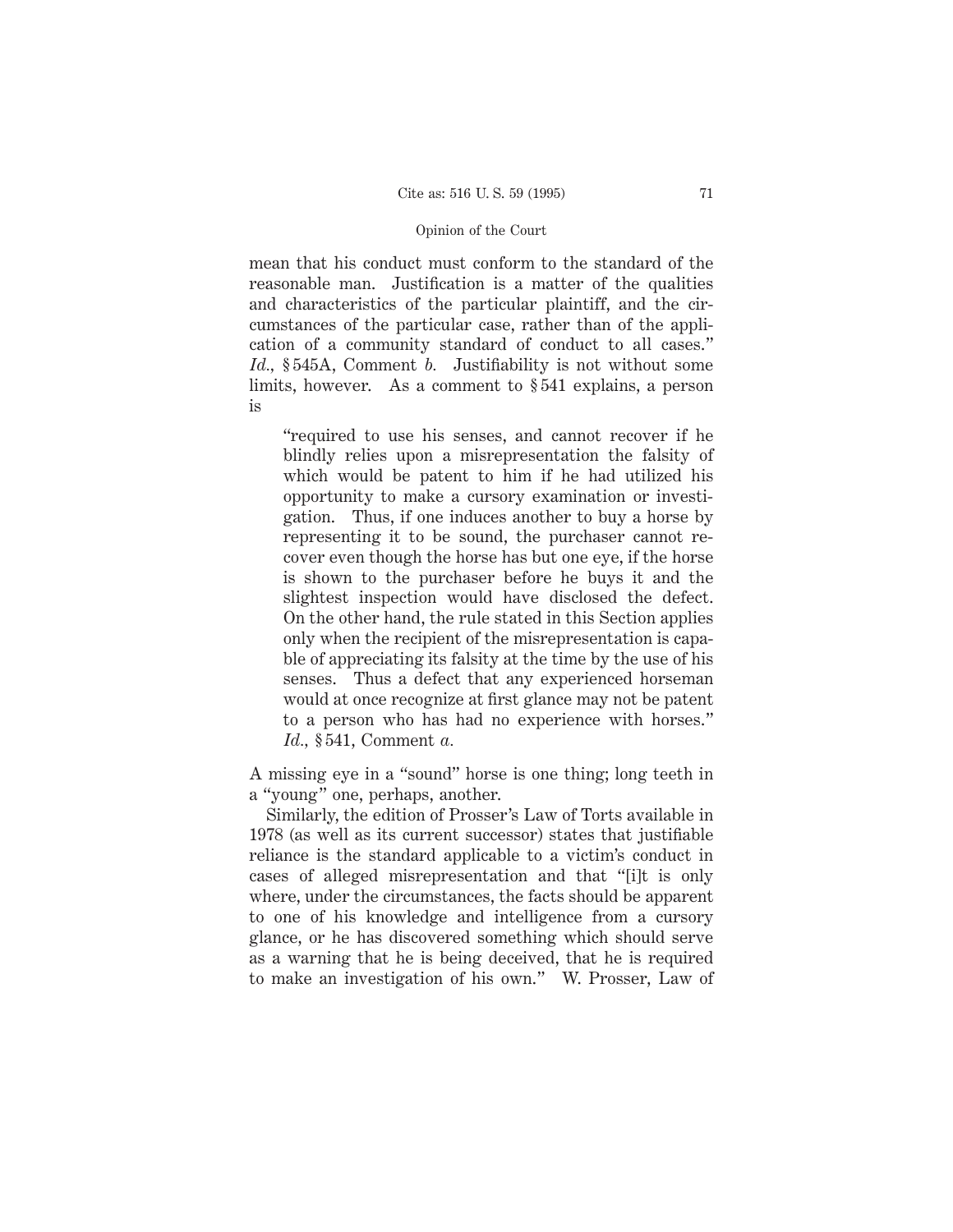### Opinion of the Court

Torts § 108, p. 718 (4th ed. 1971) (footnotes omitted); accord, W. Keeton, D. Dobbs, R. Keeton, & D. Owen, Prosser and Keeton on Law of Torts § 108, p. 752 (5th ed. 1984) (Prosser & Keeton). Prosser represents common-law authority as rejecting the reasonable person standard here, stating that "the matter seems to turn upon an individual standard of the plaintiff's own capacity and the knowledge which he has, or which may fairly be charged against him from the facts within his observation in the light of his individual case." Prosser, *supra,* § 108, at 717; accord, Prosser & Keeton § 108, at 751; see also 1 F. Harper & F. James, Law of Torts § 7.12, pp. 581–583 (1956) (rejecting reasonableness standard in misrepresentation cases in favor of justifiability and stating that "by the distinct tendency of modern cases, the plaintiff is entitled to rely upon representations of fact of such a character as to require some kind of investigation or examination on his part to discover their falsity, and a defendant who has been guilty of conscious misrepresentation can not offer as a defense the plaintiff's failure to make the investigation or examination to verify the same") (footnote omitted); accord, 2 F. Harper, F. James, & O. Gray, Law of Torts § 7.12, pp. 455–458 (2d ed. 1986).

These authoritative syntheses surely spoke (and speak today) for the prevailing view of the American commonlaw courts. Of the 46 States that, as of November 6, 1978 (the day the Act became law), had articulated the required level of reliance in a common-law fraud action, 5 required reasonable reliance,10 5 required mere re-

<sup>10</sup> See *Polansky* v. *Orlove,* 252 Md. 619, 624–625, 251 A. 2d 201, 204 (1969) (stating that purchaser must show reasonable reliance); *Cudemo* v. *Al and Lou Construction Co.,* 54 App. Div. 2d 995, 996, 387 N. Y. S. 2d 929, 930 (1976) (referring to justifiable reliance but imposing duty to investigate); *Works* v. *Wyche,* 344 S. W. 2d 193, 198 (Tex. Civ. App. 1961) (requiring reasonable reliance); *Jardine* v. *Brunswick Corp.,* 18 Utah 2d 378, 382, 423 P. 2d 659, 662 (1967) (requiring reasonable reliance); *Horner* v. *Ahern,* 207 Va. 860, 863–864, 153 S. E. 2d 216, 219 (1967) (stating that, if purchaser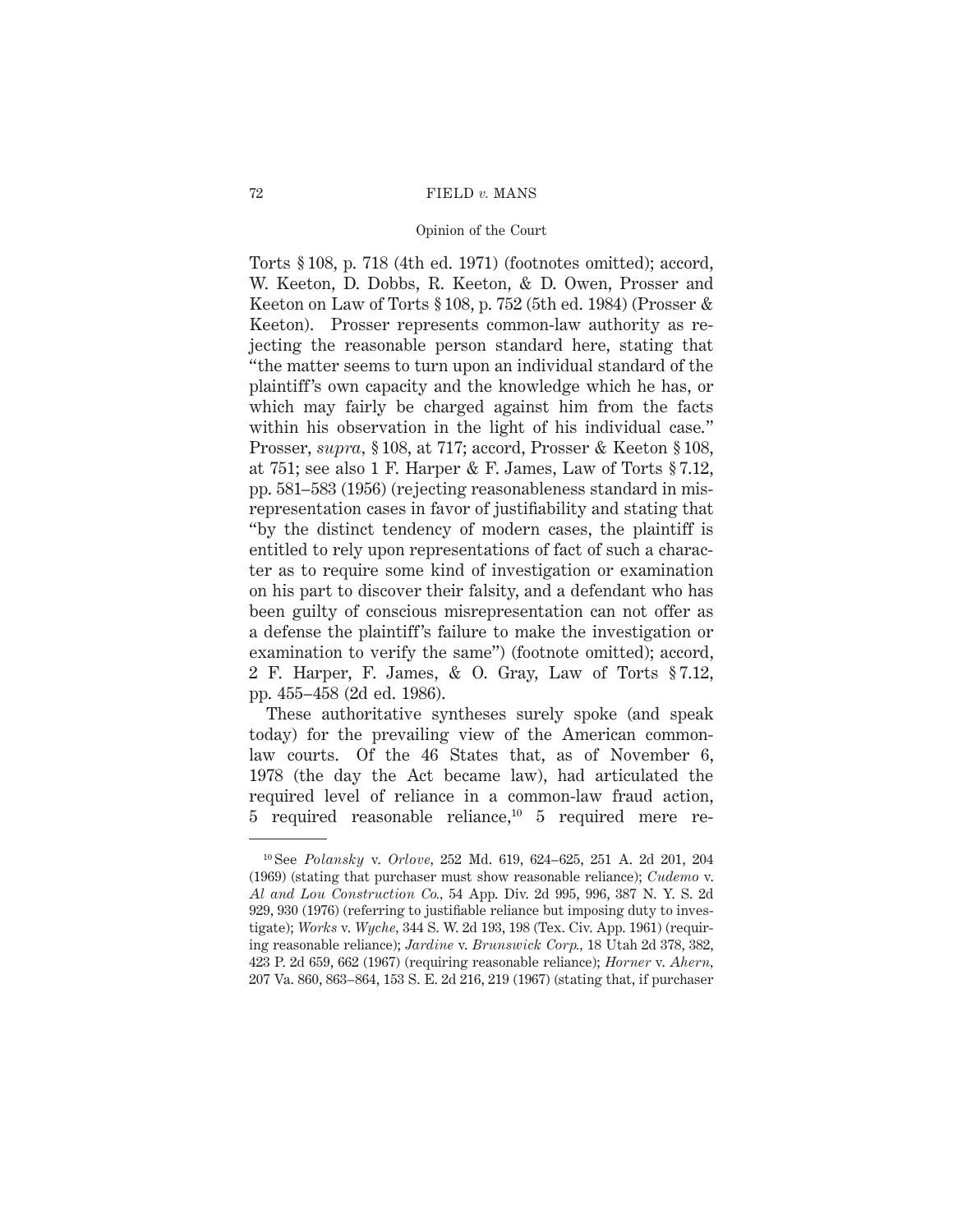liance in fact, $11$  and 36 required an intermediate level of reliance, most frequently referred to as justifiable reliance.12 Following our established practice of finding Con-

is given information that would excite suspicions of reasonably prudent man, he has a duty to investigate).

<sup>11</sup> See *Beavers* v. *Lamplighters Realty, Inc.,* 556 P. 2d 1328, 1331 (Okla. App. 1976) (requiring actual reliance only); *Campanelli* v. *Vescera,* 75 R. I. 71, 74–75, 63 A. 2d 722, 724 (1949) (stating that actual reliance is sufficient, notwithstanding relying party's failure to investigate or verify); *Negyessy* v. *Strong,* 136 Vt. 193, 194–195, 388 A. 2d 383, 385 (1978) (stating that actual reliance is sufficient, even if plaintiff might have discovered the wrong but for his own neglect); *Horton* v. *Tyree,* 104 W. Va. 238, 242, 139 S. E. 737, 738 (1927) (holding that one to whom a representation is made has the right to rely without any further inquiry); *Johnson* v. *Soulis,* 542 P. 2d 867, 872 (Wyo. 1975) (requiring actual reliance only).

<sup>12</sup> See *Franklin* v. *Nunnelley,* 242 Ala. 87, 89, 5 So. 2d 99, 101 (1941) (stating that there is no duty to investigate in absence of anything that would arouse suspicion); *Thomson* v. *Wheeler Construction Co.,* 385 P. 2d 111, 113 (Alaska 1963) (stating that justifiable reliance is the appropriate standard); *Barnes* v. *Lopez,* 25 Ariz. App. 477, 480, 544 P. 2d 694, 697 (1976) (holding that purchaser had no duty to investigate); *Fausett & Co.* v. *Bullard,* 217 Ark. 176, 179–180, 229 S. W. 2d 490, 491–492 (1950) (relying on Restatement of Torts § 540 (1938) (hereinafter Restatement (First)), which applies the same rule as in Restatement (Second) of Torts § 540 (1976)); *Seeger* v. *Odell,* 18 Cal. 2d 409, 414–415, 115 P. 2d 977, 980–981 (1941) (relying on Restatement (First) and W. Prosser, Law of Torts (1941)); *Monte Verde* v. *Moore,* 539 P. 2d 1362, 1365 (Colo. App. 1975) (requiring justifiable reliance and distinguishing it from reasonable reliance); *Ford* v. *H. W. Dubiskie & Co.,* 105 Conn. 572, 577–578, 136 A. 560, 562–563 (1927) (stating that no investigation is necessary for reliance to be justified); *Eastern States Petroleum Co.* v. *Universal Oil Products Co.,* 24 Del. Ch. 11, 28–29, 3 A. 2d 768, 776–777 (1939) (holding that buyer had right to rely without investigating); *Board of Public Instruction* v. *Everett W. Martin & Son, Inc.,* 97 So. 2d 21, 26–27 (Fla. 1957) (holding that purchaser had no duty to investigate where seller made clear factual representation); *City Dodge, Inc.* v. *Gardner,* 232 Ga. 766, 770, 208 S. E. 2d 794, 797 (1974) (requiring justifiable reliance); *Sorenson* v. *Adams,* 98 Idaho 708, 715, 571 P. 2d 769, 776 (1977) (stating that neither purchasers' lack of caution in believing a factual misrepresentation nor their failure to make an independent investigation is a defense to their fraud action); *Roda* v. *Berko,* 401 Ill. 335, 342, 81 N. E. 2d 912, 916 (1948) ("[I]f it appears that one party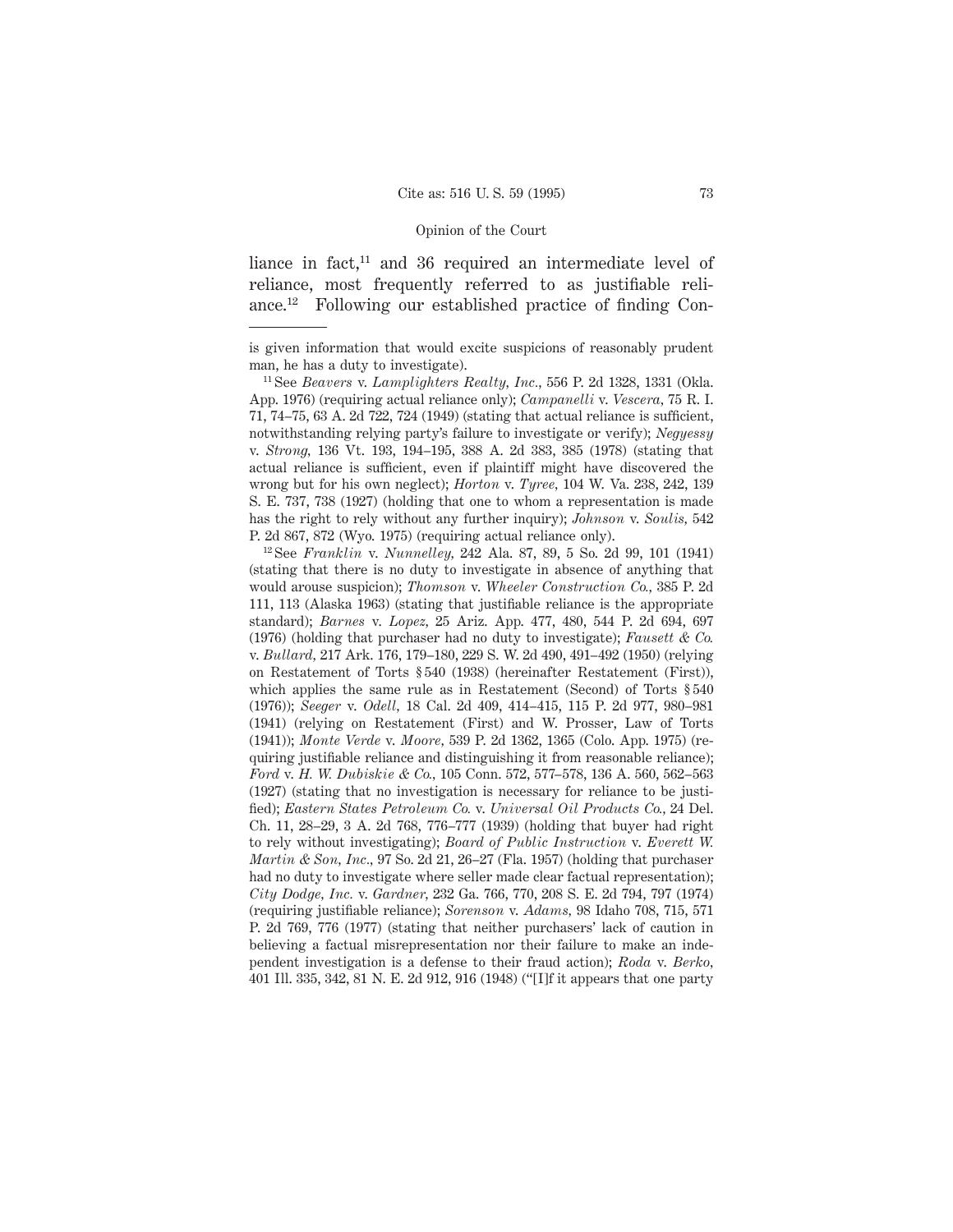#### Opinion of the Court

gress's meaning in the generally shared common law when common-law terms are used without further specification, we hold that  $\S 523(a)(2)(A)$  requires justifiable, but not reason-

has been guilty of an intentional and deliberate fraud, the doctrine is well settled that he cannot defend against such fraud by saying that the same might have been discovered had the party whom he deceived exercised reasonable diligence and care"); *Gonderman* v. *State Exchange Bank,* 166 Ind. App. 181, 190, 334 N. E. 2d 724, 729 (1975) (stating that level of required prudence depends on whether the recipient of a representation is unwary); *Sutton* v. *Greiner,* 177 Iowa 532, 540–541, 159 N. W. 268, 271–272 (1916) (same as Illinois); *Prather* v. *Colorado Oil & Gas Corp.,* 218 Kan. 111, 119, 542 P. 2d 297, 304 (1975) (finding no duty to investigate); *Sanford Construction Co.* v. *S. & H. Contractors, Inc.,* 443 S. W. 2d 227, 233–234 (Ky. App. 1969) (indicating that level of reliance depends on sophistication of parties); *Horner* v. *Flynn,* 334 A. 2d 194, 205 (Me. 1975) (stating that a person who commits intentional misrepresentation cannot excuse himself based on the foolishness of the hearer in believing the representation); *Yorke* v. *Taylor,* 332 Mass. 368, 372–374, 124 N. E. 2d 912, 915–916 (1955) (relying on Restatement (First)); *Boss* v. *Tomaras,* 241 Mich. 540, 542, 217 N. W. 783 (1928) (finding right to rely without investigation); *Murphy* v. *Country House, Inc.,* 307 Minn. 344, 351, 240 N. W. 2d 507, 512 (1976) (rejecting reasonable person standard and applying subjective test based on intelligence and experience of aggrieved person); *First Mobile Home Corp.* v. *Little,* 298 So. 2d 676, 679 (Miss. 1974) (requiring justifiable reliance); *Tietjens* v. *General Motors Corp.,* 418 S. W. 2d 75, 81–83 (Mo. 1967) (stating that reliance required depends on the positions of the parties, and that there is no duty to investigate); *Bails* v. *Gar,* 171 Mont. 342, 348–349, 558 P. 2d 458, 462–463 (1976) (stating that requirement depends on experience and resourcefulness of relying party); *Growney* v. *C M H Real Estate Co.,* 195 Neb. 398, 400–401, 238 N. W. 2d 240, 242 (1976) (requiring justifiable reliance); *Sanguinetti* v. *Strecker,* 94 Nev. 200, 206, 577 P. 2d 404, 408 (1978) (requiring justifiable reliance); *Smith* v. *Pope,* 103 N. H. 555, 559– 560, 176 A. 2d 321, 324–325 (1961) (relying on Restatement (First)); *National Premium Budget Plan Corp.* v. *National Fire Insurance Co. of Hartford,* 97 N. J. Super. 149, 209–211, 234 A. 2d 683, 716–718 (1967) (relying on Restatement (First) and W. Prosser, Law of Torts (2d ed. 1955), including example of one-eyed horse, in finding that justifiable reliance is appropriate standard), aff'd, 106 N. J. Super. 238, 254 A. 2d 819 (1969); *Jones* v. *Friedman,* 57 N. M. 361, 367–368, 258 P. 2d 1131, 1134–1135 (1953) (requiring justifiable reliance and no general duty to investigate); *Johnson*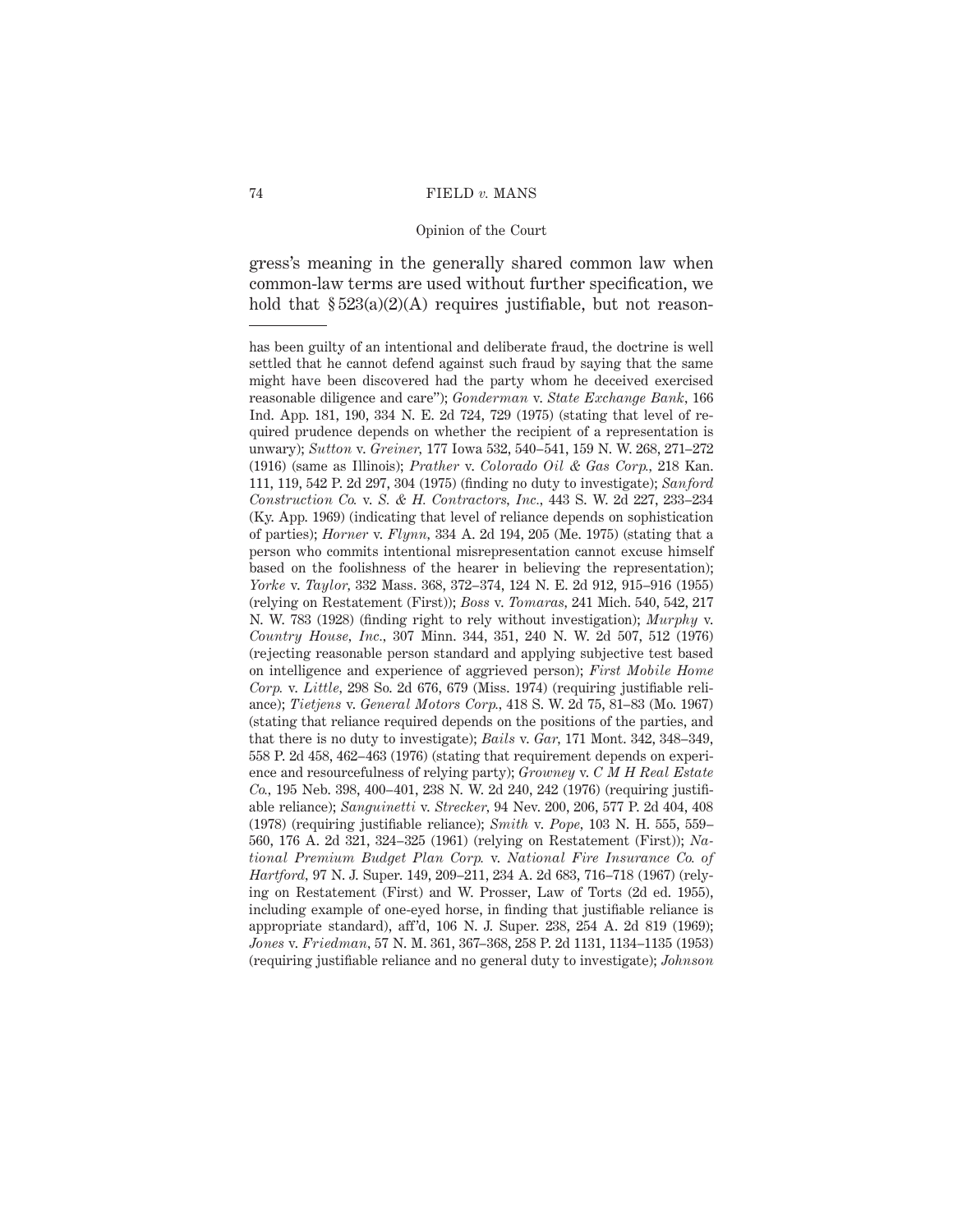able, reliance. See *In re Vann,* 67 F. 3d 277 (CA11 1995); *In re Kirsh,* 973 F. 2d 1454 (CA9 1992).

It should go without saying that our analysis does not relegate all reasoning from a negative pregnant to the rubbish heap, or render the reasonableness of reliance wholly irrelevant under  $\S 523(a)(2)(A)$ . As for the rule of construction, of course it is not illegitimate, but merely limited. The more apparently deliberate the contrast, the stronger the inference, as applied, for example, to contrasting statutory sections originally enacted simultaneously in relevant respects, see *Gozlon-Peretz* v. *United States,* 498 U. S., at 404 (noting that a single enactment created provisions with language that differed). Even then, of course, it may go no further than ruling out one of several possible readings as the wrong one. The rule is weakest when it suggests results strangely at odds with other textual pointers, like the common-law lan-

v. *Owens,* 263 N. C. 754, 758–759, 140 S. E. 2d 311, 314 (1965) (referring to reasonable reliance, but applying standard as preventing seller from saying that buyer ought not to have been so gullible as to trust him, unless the circumstances are such that buyer appears to have known the truth); *Steiner* v. *Roberts,* 72 Ohio L. Abs. 391, 396, 131 N. E. 2d 238, 242 (App. 1955) (applying standard from Restatement (First)); *Furtado* v. *Gemmell,* 242 Ore. 177, 182, 408 P. 2d 733, 735 (1965) (holding that a representee has some duty, although less than a duty to exercise reasonable care, to protect his interest); *Emery* v. *Third National Bank of Pittsburgh,* 314 Pa. 544, 547–548, 171 A. 881, 882 (1934) (stating that a representee must be " 'justified in relying' " on the misrepresentation); *Parks* v. *Morris Homes Corp.,* 245 S. C. 461, 466–467, 141 S. E. 2d 129, 132 (1965) (referring to reasonable prudence and diligence, but defining it as depending on intelligence, age, experience, mental and physical condition of the parties, their respective knowledge, and their means of knowledge); *Scherf* v. *Myers,* 258 N. W. 2d 831, 835 (S. D. 1977) (stating that justifiable reliance applies in analogous situation of indemnity based on fraud); *Chiles* v. *Kail,* 34 Wash. 2d 600, 606, 208 P. 2d 1198, 1201–1202 (1949) (stating that test is not what a reasonable and prudent man would have done but whether plaintiff, in the condition he was in, had a right to rely); *First National Bank in Oshkosh* v. *Scieszinski,* 25 Wis. 2d 569, 575–576, 131 N. W. 2d 308, 312 (1964) (requiring justifiable reliance with no general duty to investigate).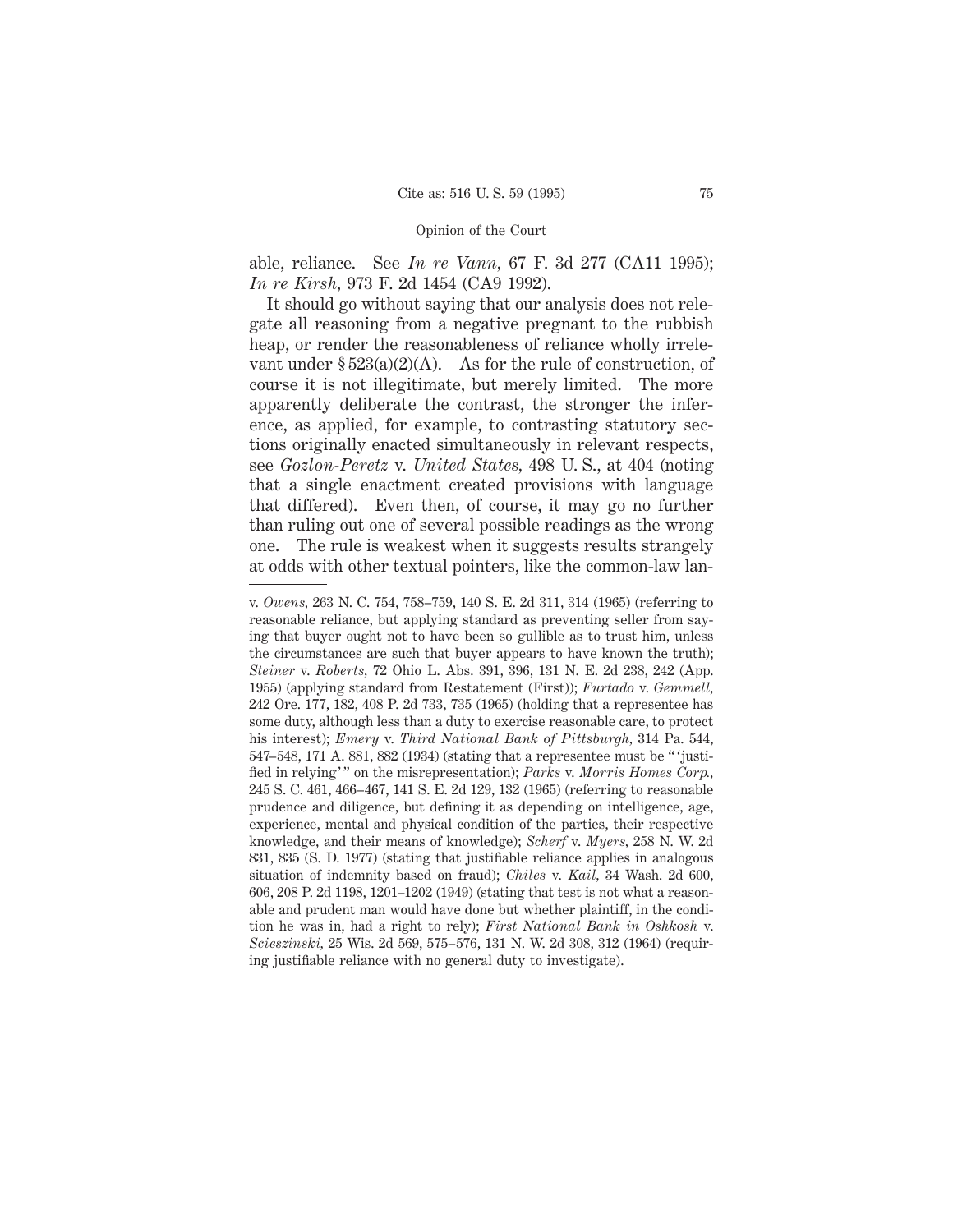#### Opinion of the Court

guage at work in the statute here. See *Alaska Airlines, Inc.* v. *Brock,* 480 U. S. 678, 690–691 (1987).

As for the reasonableness of reliance, our reading of the Act does not leave reasonableness irrelevant, for the greater the distance between the reliance claimed and the limits of the reasonable, the greater the doubt about reliance in fact. Naifs may recover, at common law and in bankruptcy, but lots of creditors are not at all naive. The subjectiveness of justifiability cuts both ways, and reasonableness goes to the probability of actual reliance.

V

There remains a fair question that ought to be faced. It makes sense to protect a creditor even if he was not quite reasonable in relying on a fraudulent representation; fraudulence weakens the debtor's claim to consideration. And yet, why should the rule be different when fraud is carried to the point of a written financial statement? Does it not count against our reading of the statute that a debtor who makes a misrepresentation with the formality of a written financial statement may have less to bear than the debtor who commits his fraud by a statement, perhaps oral, about something other than his bank balance? One could answer that the question does have its force, but counter it by returning to the statutory history and asking why Congress failed to place a requirement of reasonable reliance in  $\S 523(a)(2)(A)$  if it meant all debtors to be in the same boat. But there may be a better answer, tied to the peculiar potential of financial statements to be misused not just by debtors, but by creditors who know their bankruptcy law. The House Report on the Act suggests that Congress wanted to moderate the burden on individuals who submitted false financial statements, not because lies about financial condition are less blameworthy than others, but because the relative equities might be affected by practices of consumer finance companies, which sometimes have encouraged such falsity by their borrowers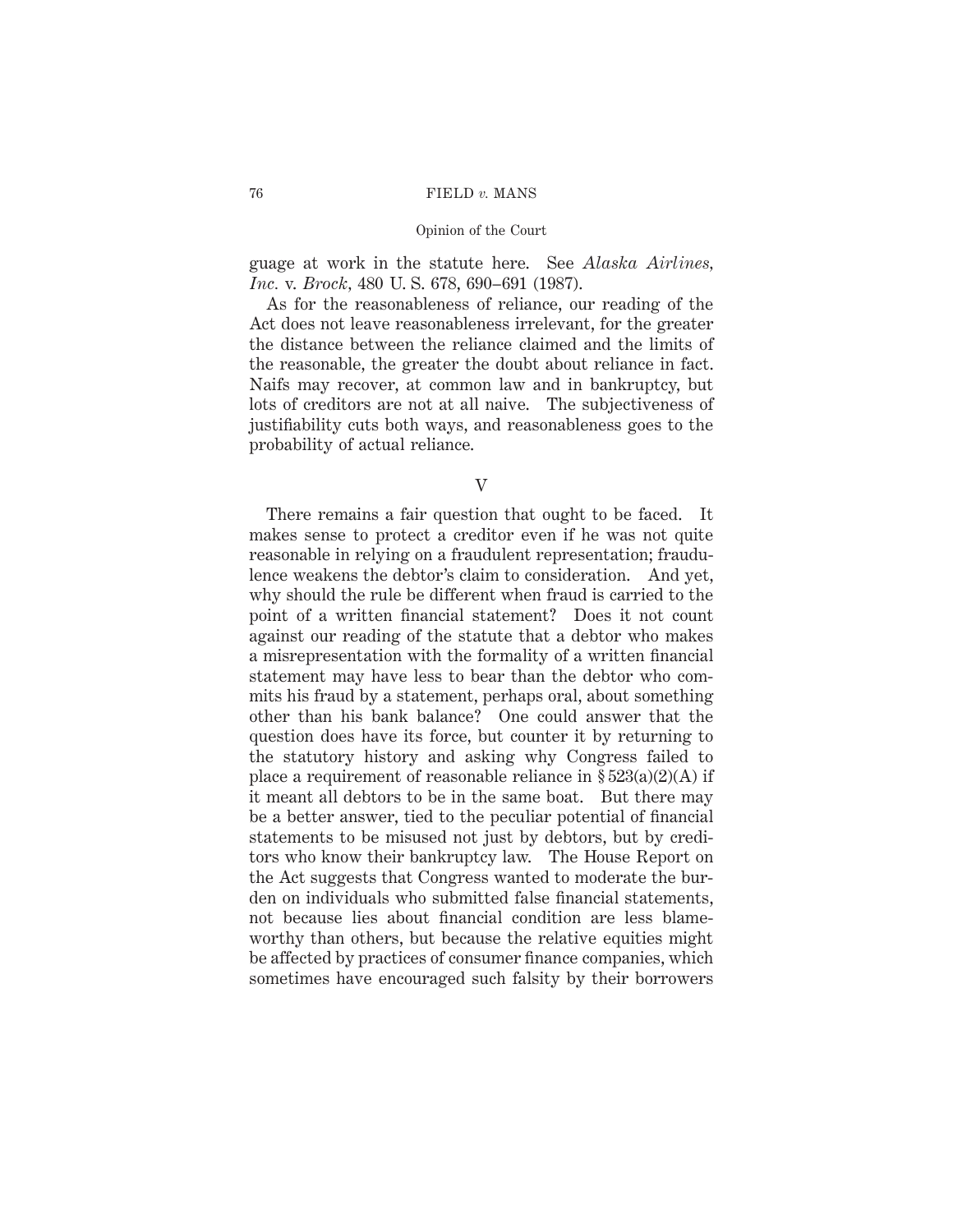for the very purpose of insulating their own claims from discharge.<sup>13</sup> The answer softens the ostensible anomaly.

## VI

In this case, the Bankruptcy Court applied a reasonable person test entailing a duty to investigate. The court stated that

"the case law establishes an objective test, and that is what would be reasonable for a prudent man to do under those circumstances. At a minimum, a prudent man, I think, would have asked his attorney, could he transfer it without my consent? And the answer would have to be yes, and then the next question would be, well, let's see if he's done it? And those questions simply were not asked, and I don't think on balance that was reasonable reliance." App. 43–44.

Because the Bankruptcy Court's requirement of reasonableness clearly exceeds the demand of justifiable reliance that we hold to apply under  $\S 523(a)(2)(A)$ , we vacate the judgment and remand the case for proceedings consistent with this opinion. $^{14}$ 

#### *It is so ordered.*

<sup>&</sup>lt;sup>13</sup> "It is a frequent practice for consumer finance companies to take a list from each loan applicant of other loans or debts that the applicant has outstanding. While the consumer finance companies use these statements in evaluating the credit risk, very often the statements are used as a basis for a false financial statement exception to discharge. The forms that the applicant fills out often have too little space for a complete list of debts. Frequently, a loan applicant is instructed by a loan officer to list only a few or only the most important of his debts. Then, at the bottom of the form, the phrase 'I have no other debts' is either printed on the form, or the applicant is instructed to write the phrase in his own handwriting." H. R. Rep. No. 95–595, pp. 130–131 (1977) (footnote omitted).

<sup>&</sup>lt;sup>14</sup> JUSTICE BREYER would not remand, for essentially two reasons: in substance the Bankruptcy Court applied the right standard, looking to the individual capacity of Mr. Field in testing whether the Fields relied at all; and the Fields do not deserve a remand, having failed to get their own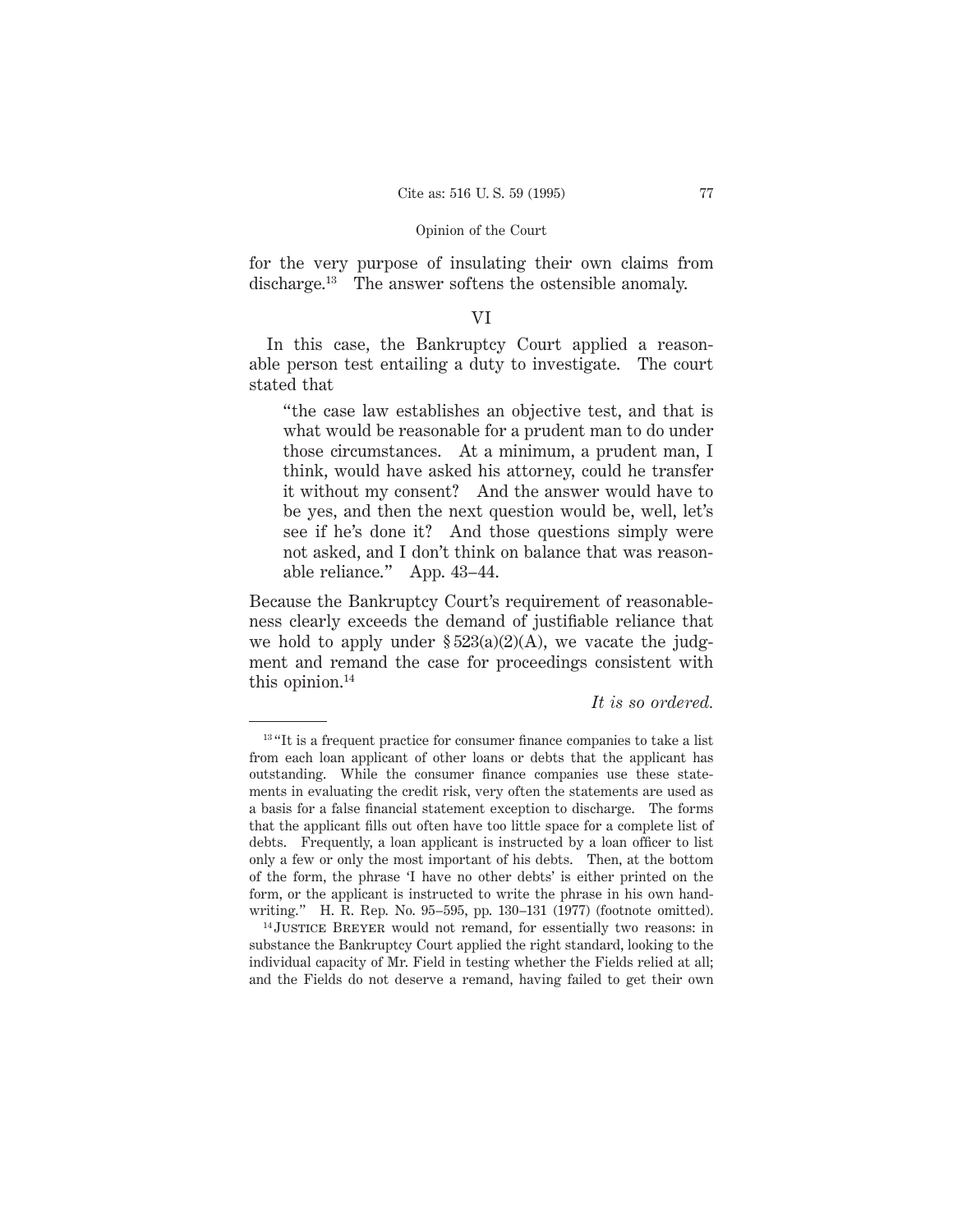# Ginsburg, J., concurring

# JUSTICE GINSBURG, concurring.

I concur in the Court's opinion and write separately to highlight a causation issue still open for determination on remand: Was the debt in question, as the statute expressly requires, "obtained by" the alleged fraud? See 11 U. S. C. § 523(a)(2)(A); *ante,* at 63, n. 3. Mans ultimately urges that the promissory note to the Fields is, in any event, a dischargeable debt because it was not "obtained by" the allegedly fraudulent letters Mans's attorney wrote to the Fields' attorney months *after* the debt was incurred. The Fields maintain that they relied on the letters to their detriment, in effect according Mans an extension of credit instead of invoking the due-on-sale clause.

Mans prevailed on the reliance issue before the bankruptcy, district, and appellate courts on the basis of thengoverning Circuit precedent. See *In re Burgess,* 955 F. 2d 134, 140 (CA1 1992) (creditor required to prove that its reliance was reasonable). With the Circuit law on reliance solidly in his favor, Mans understandably did not advance in the lower courts the argument that the debt was not "obtained by" fraud. When the "reliance must be reasonable" rule solid in the Circuit was challenged in this Court, however, Mans raised the causation point as an alternate justification for the judgment in his favor. See Brief for Respondent 32–33 (argument heading V. reads: "Since the credit here was not 'obtained by' the alleged fraud, petitioners have failed to meet the [causation] requirement of  $523(a)(2)(A)$ "); Tr. of Oral Arg. 43 ("[U]nder the clear language of the statute, there

terminology right below and having no real prospect of anything but needless expense even if there is a remand. The first reason takes a bit of kind reading, since the Bankruptcy Judge spoke in terms of an objective standard and expressly found that the Fields had in fact relied, however imprudently. The second may indicate that we would have been justified in denying certiorari, but after taking the case and declaring the correct standard in response to the Fields' argument in this Court, we think they are entitled to decide how Pyrrhic a victory to declare.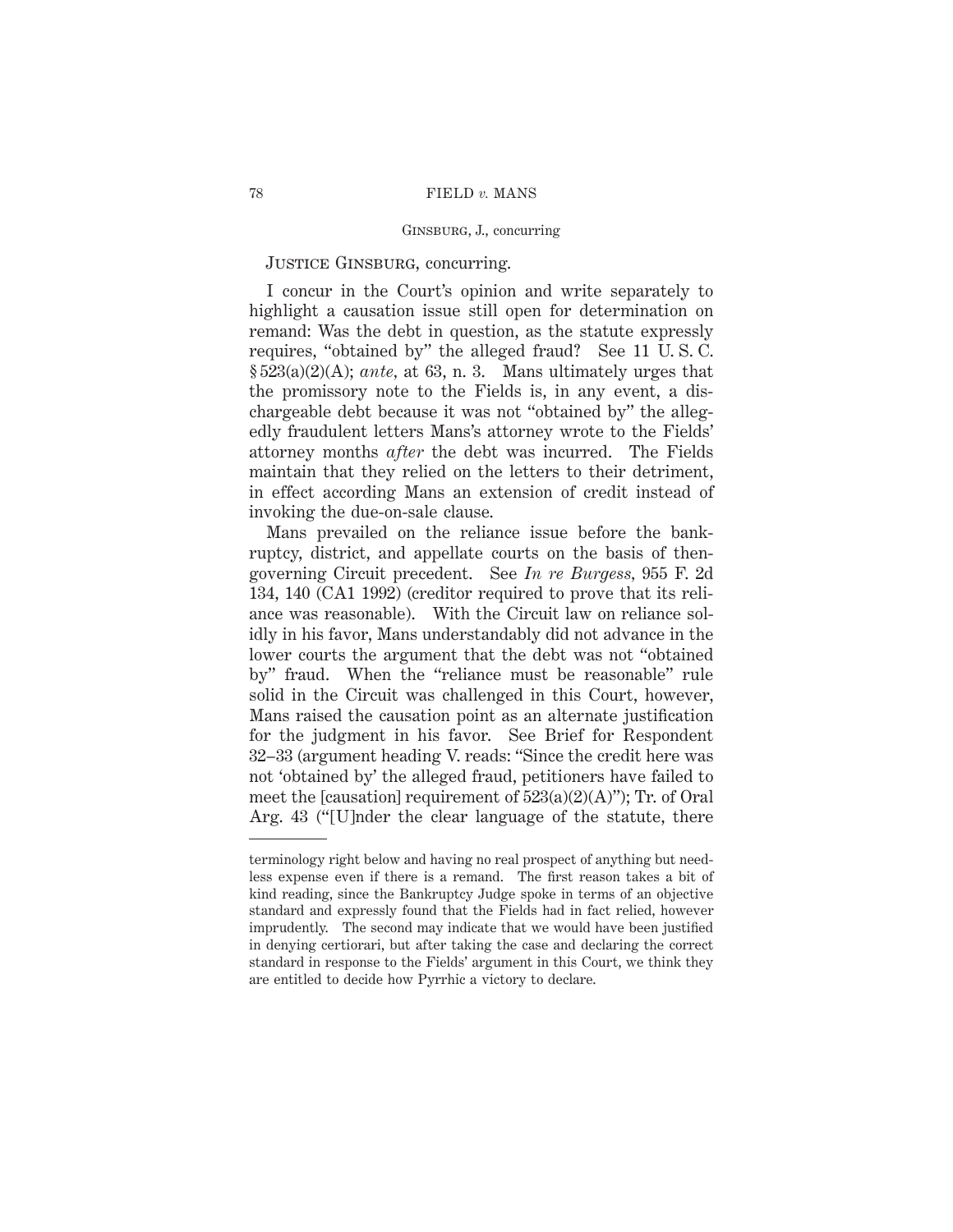has to be an extension of credit in connection with the fraud. It has to be obtained by the fraud....").\*

At oral argument, the following exchange between the Court and the Fields' attorney occurred:

"QUESTION:... Suppose the debtor here had simply transferred th[e] property without saying one word to the creditor.... [W] ould [the debt] then be dischargeable? There would be no representation at all, just in violation of the agreement the debtor sells the property .... Dischargeable, right?

"MR. SEUFERT: While [those are] not the facts of this case, I would agree with you, it would be dischargeable." *Id.*, at 8–9.

It bears consideration whether a debt that would have been dischargeable had the debtor simply transferred the property, in violation of the due-on-sale clause with never a word to the creditor, nonetheless should survive bankruptcy because the debtor wrote to the creditor of the prospect, albeit not the actuality, of the transfer. Because this Court is not positioned to provide a first view on questions of this order, I express no opinion on the appropriate resolution of the unsettled causation ("obtained by") issue.

Justice Breyer, with whom Justice Scalia joins, dissenting.

I agree with the Court's holding that "actual fraud" under 11 U. S. C. § 523(a)(2)(A) incorporates the common-law elements of intentional misrepresentation. I also agree that to recover under a common-law fraud theory, plaintiffs must do more than show that they *actually* relied upon the defendant's misrepresentation—they must show that the reliance was "justifiable" in the circumstances, but they need not go so far as to show that a "reasonably prudent" person would

<sup>\*</sup>Mans appeared *pro se* in the lower courts; he was represented by counsel in this Court.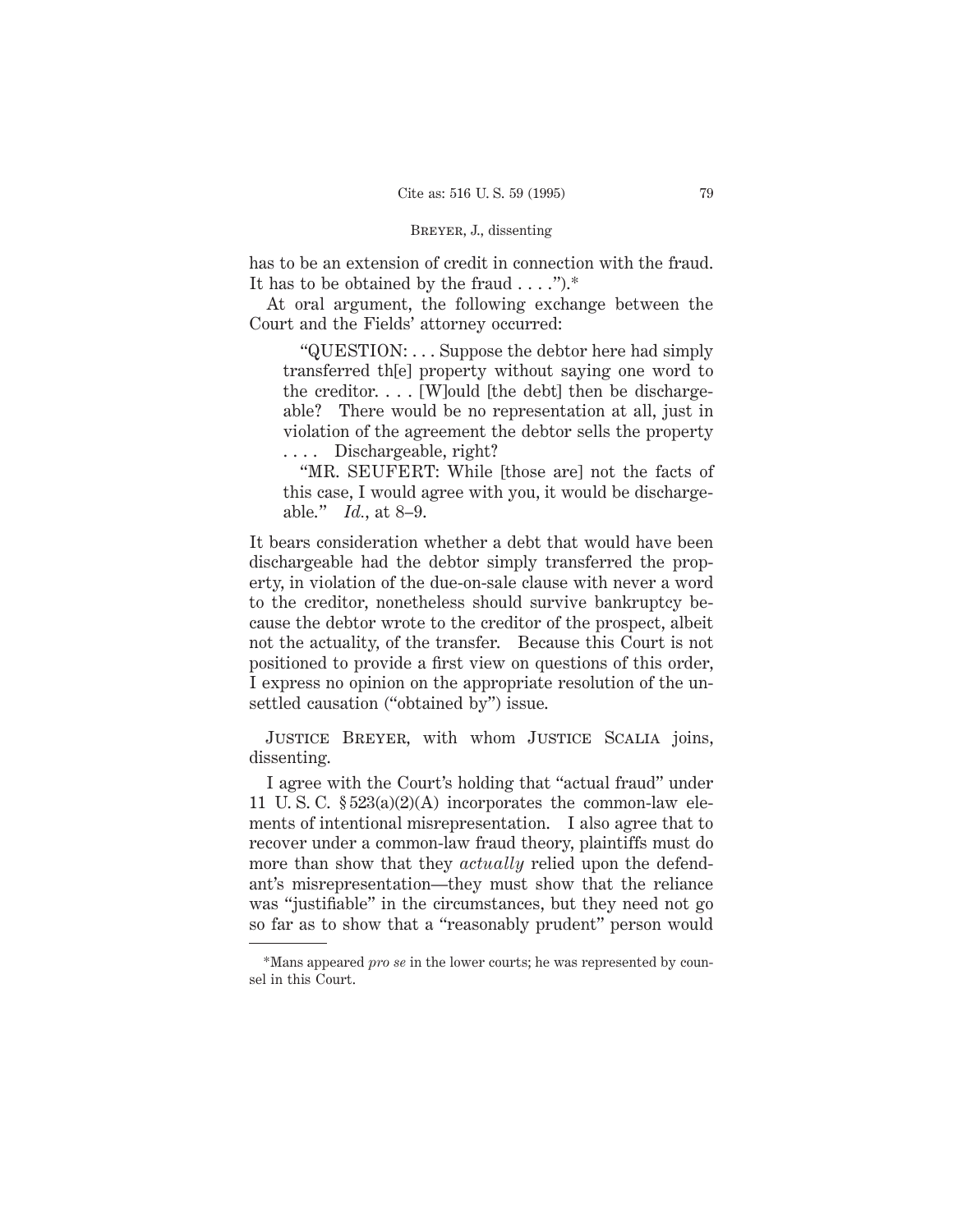have relied upon it similarly. See W. Keeton, D. Dobbs, R. Keeton, & D. Owen, Prosser and Keeton on Law of Torts § 108, pp. 749–753 (5th ed. 1984) (hereinafter Prosser & Keeton). And, I agree that the Bankruptcy Court used the wrong words when it described the "reliance" standard as "an objective test" that asks "what would be reasonable for a prudent man to do under [the] circumstances." App. 43–44. I disagree, however, with the Court's result in this case.

First, the Bankruptcy Court, while using the wrong words, did the right thing. That court essentially found that in mid-1987, Mr. Field and his wife sold their inn for about \$500,000 to Mr. Mans, a developer. To secure the \$187,000 that Mans still owed them, the Fields kept a mortgage, which had a term that accelerated the debt should Mans transfer the property to anyone else without their permission. A few months later, Mans wrote to the Fields saying that he wanted to transfer the inn to a development partnership which Mans had formed with a new partner, Mr. De Felice. Mans observed that because the Fields had transferred the inn to a corporation, the stock of which was wholly owned by Mans, Mans could effectively accomplish the transfer to the new partnership by simply conveying the stock of the holding company to the partnership, thereby avoiding the "debt acceleration" clause. But, Mans said, he would prefer to transfer the inn outright, and therefore was seeking their permission to do so without accelerating the debt. The Fields did not give permission. Mans transferred the inn anyway. Nothing more was heard of the matter until 1991, when real estate values fell, Mans went bankrupt, and the Fields brought this lawsuit in an effort to prevent the \$150,000 they were then owed from disappearing in the bankruptcy.

The Bankruptcy Judge found that Mans' mid-1987 letters implied that he had not *yet* transferred the inn to the partnership as of the time he wrote the letters. But this impli-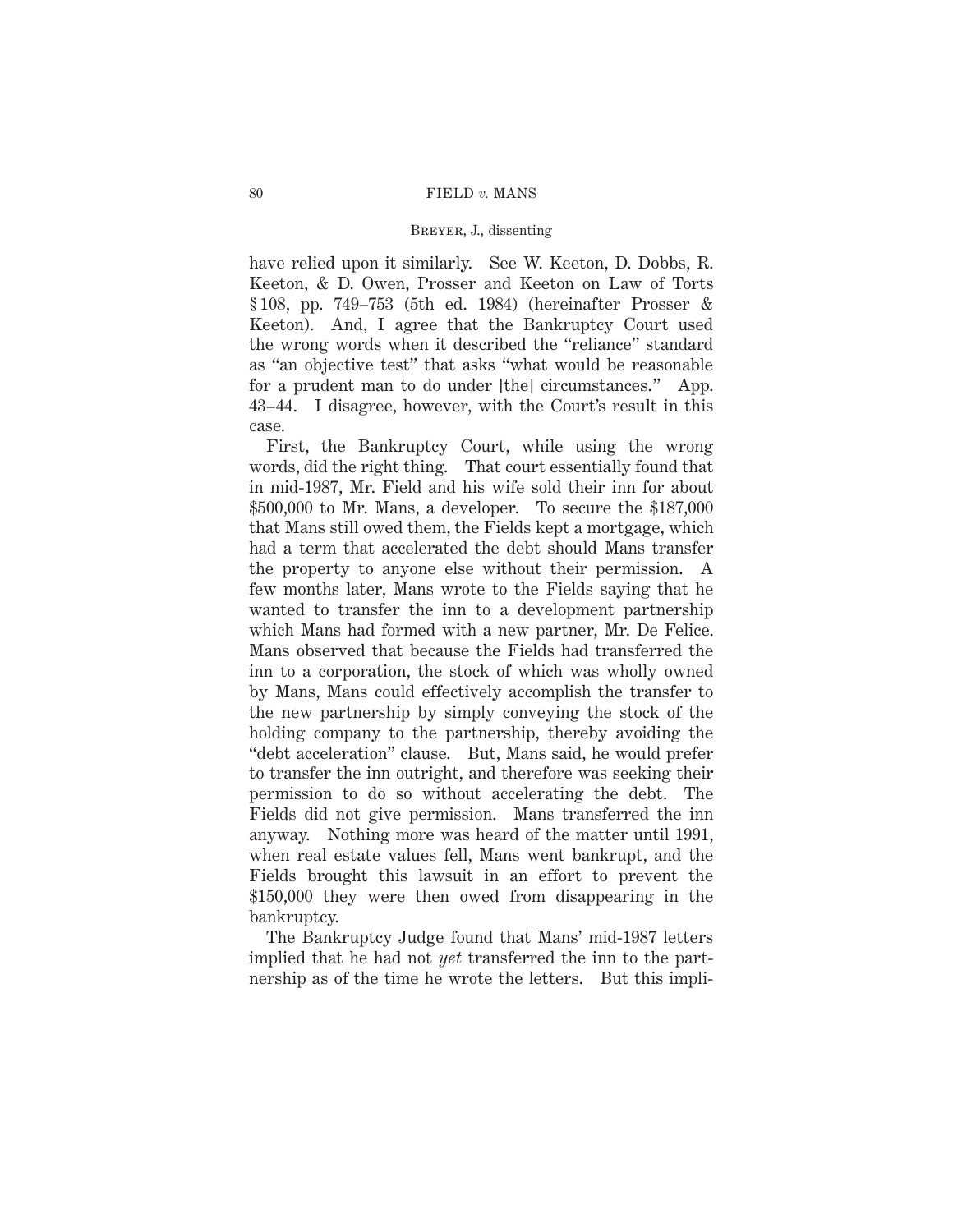cation was false, for Mans had transferred the inn at least a few days earlier. Still, the Bankruptcy Court asked whether that false implication had made any difference, *i. e.,* whether the Fields, during the next few years, had relied upon this false implication in not accelerating the debt (and obtaining their money before Mans' bankruptcy). The judge very much doubted any *actual* reliance. But, in any event, Mr. Field had visited the property fairly regularly to check on the progress of the development, he had seen Mans there fairly often, and he had been told that De Felice had been on the premises, claiming to be "the new owner." And, that being so, the judge held that at some point over the course of the next  $3^{1/2}$  years—during which time Mr. Field was "accepting mortgage payments and looking at drawings and discussing the project with Mans"—Mr. Field *should simply have asked* Mans, "What's the deal here? Who owns this thing?" *Id.,* at 42–43. (Or, the Fields could "have simply checked the title in the... County Registry of Deeds which Mr. Field has demonstrated he knows very well is up in North Haverhill." *Id.,* at 42.)

To hold this *is,* in my view, to apply the commentators' "justifiable reliance" standard. The court focused upon the individual circumstances and capacity of the plaintiff, Mr. Field. See Prosser & Keeton § 108, at 751. The court found that Mr. Field should have looked into the matter, not because of any general "duty to investigate," but because, in the particular circumstances, he "discovered something which should serve as a warning that he [was] being deceived." *Id.*, § 108, at 752. That is, the court did not use the "objective" test as an improper search for "contributory negligence"—*i. e.,* to deny recovery to one also at fault for failing to exercise "the care of a reasonably prudent person for his own protection." *Id.,* § 108, at 750. Rather, the court viewed the failure to investigate, in light of the clear warnings of deception, as a means of testing whether there was "some objective corroboration to plaintiff's claim that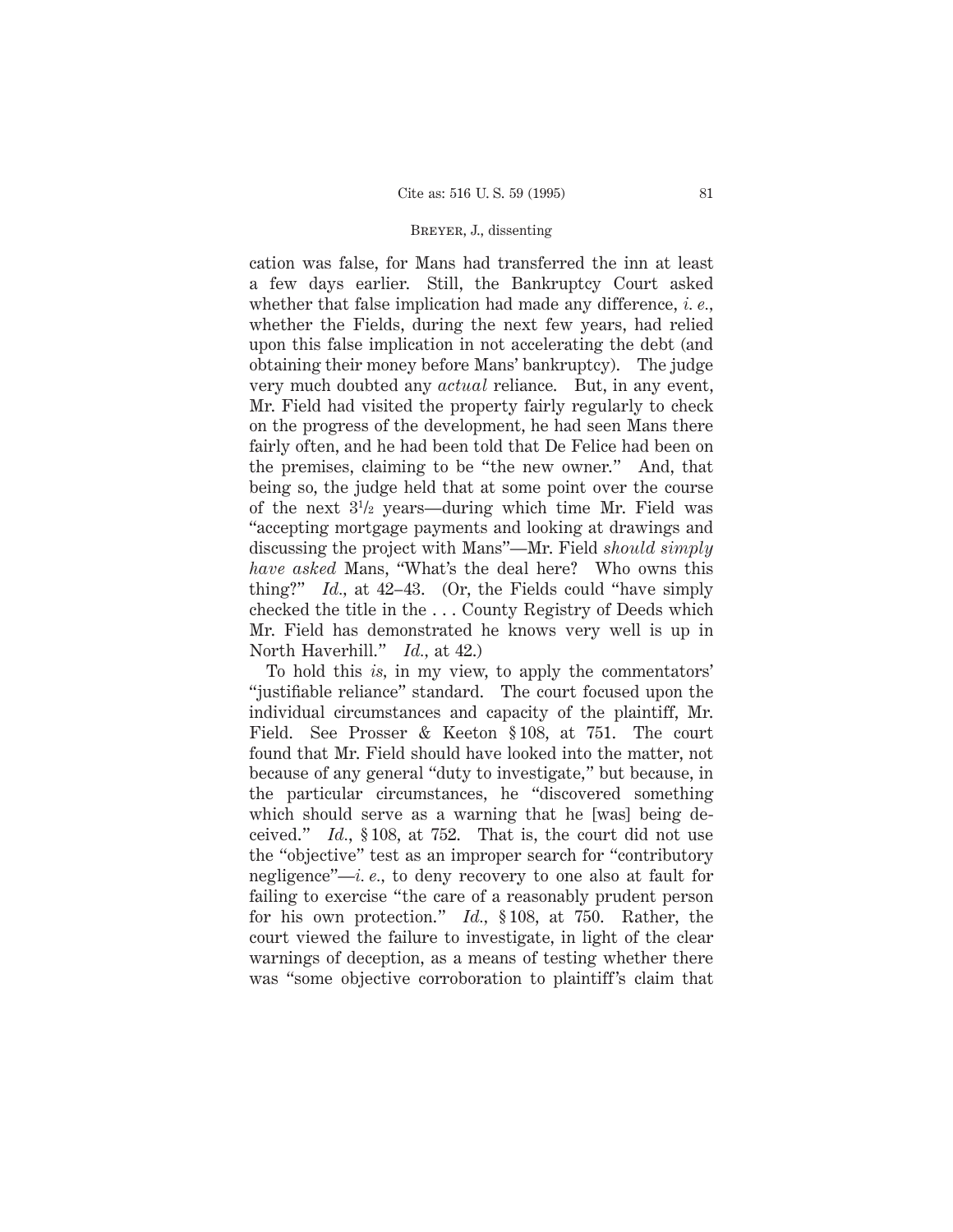he did rely," a primary purpose of the "justifiable reliance" requirement. See *id.,* § 108, at 750–751.

Second, the Bankruptcy Court's use of what turned out to be the wrong words ("reasonable" and "prudent man" rather than "justifiable") is not grounds for reversal, for no one brought the "correct" terminology to the lower courts' attention. The Fields did not argue in the Bankruptcy Court, or in their briefs to the District Court or the Court of Appeals, or in their petition for certiorari, that there was any difference between "reasonable reliance" and "justifiable reliance." To the contrary, the Fields took the view (which the Court now unanimously rejects) that *actual* reliance alone whether or not it meets *any* objective standard—is sufficient for recovery. Indeed, it appears that the Fields did not even mention the word "justifiable" below, but, rather, used the term "reasonable" throughout to refer to any kind of objective standard. The first time the word "justifiable" appears in this case seems to be in the Fields' brief on the merits in this Court where they point to the Restatement's use of the term "justifiable," Restatement (Second) of Torts § 540 (1976), and argue that "[j]ustifiable reliance does *not* require that the recipient of misrepresentation investigate the underlying assertion." Brief for Petitioners 20 (emphasis in original). But see Prosser & Keeton § 108, at 752.

Third, the "correct" terminology would not have appeared obvious to a judge, certainly not to a judge who was not a special expert in the common law of misrepresentation. Prior case law was not neat in its use of the terminology. The commentaries do not refer to the old prudent person standard as a "reasonable reliance" standard, but, instead, distinguish between the "justifiable reliance" standard as it has been understood in cases now disapproved, and the "justifiable reliance" standard as it is applied in most modern cases. See *id.,* § 108; 2 F. Harper, F. James, & O. Gray, Law of Torts § 7.12, pp. 455–464 (2d ed. 1986). Indeed, the majority's footnotes distinguish between cases in which a court (1)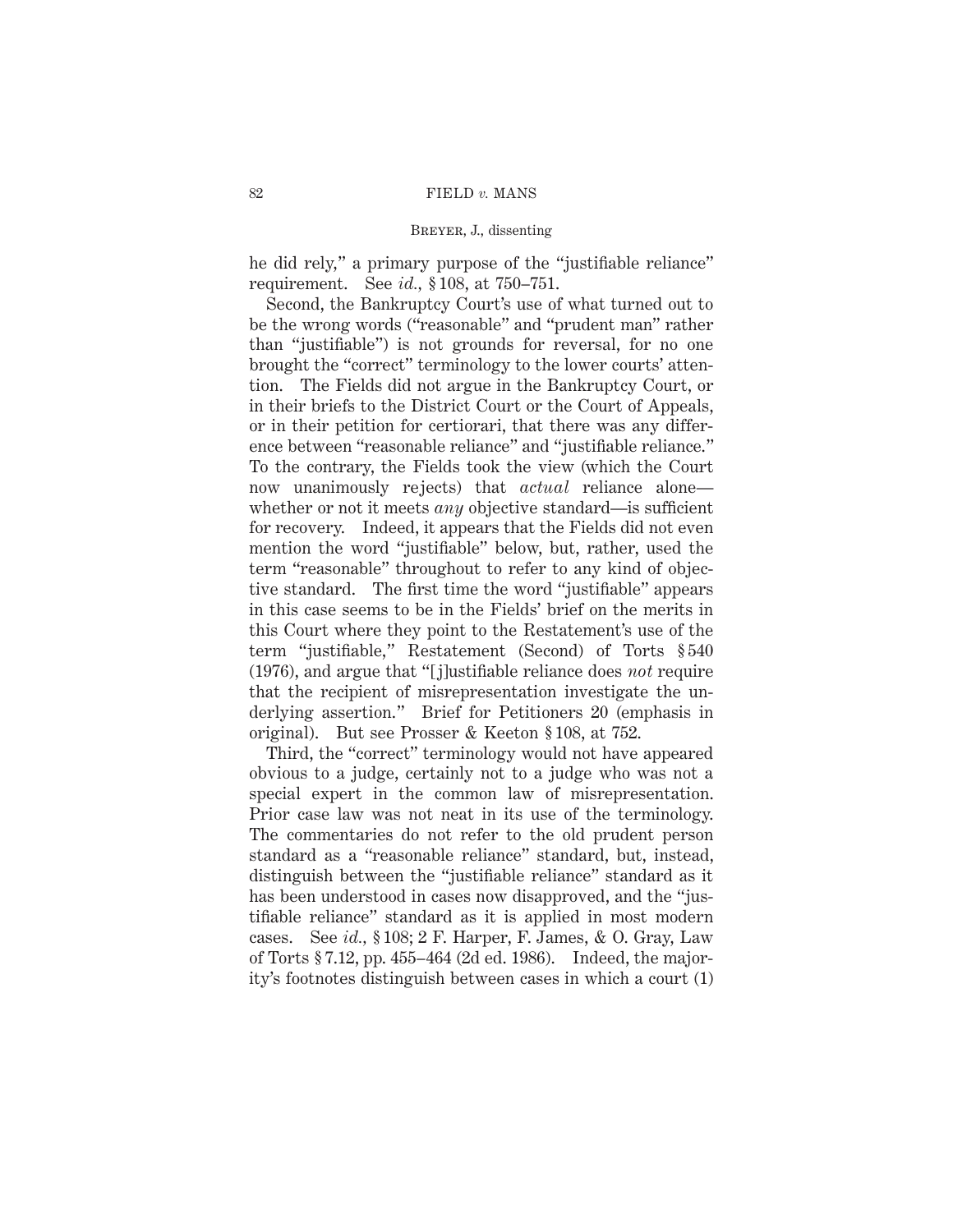used a "prudent person" standard or imposed a general duty to investigate, and (2) used a plaintiff-specific standard while disavowing a general duty to investigate. *Ante,* at 72–75, nn. 10–12. But, courts in the first category did not always use the words "reasonable reliance" to describe their standard. See, *e. g., Horner* v. *Ahern,* 207 Va. 860, 863–864, 153 S. E. 2d 216, 219 (1967). Indeed, sometimes they used the word "justifiable." See, *e. g., Cudemo* v. *Al & Lou Construction Co.,* 54 App. Div. 2d 995, 996, 387 N. Y. S. 2d 929, 930 (1976). Nor did courts in the second category always use the words "justifiable reliance" to describe their standard. See, *e. g., Barnes* v. *Lopez,* 25 Ariz. App. 477, 480, 544 P. 2d 694, 697 (1976). Indeed, sometimes they used the words "reasonable reliance." See, *e. g., Johnson* v. *Owens,* 263 N. C. 754, 758–759, 140 S. E. 2d 311, 314 (1965). The relevant historical controversy in the law of fraud has focused not so much on labels as on the nature of the duty to investigate (*e. g.,* whether the duty is applicable normally or only in special, suspicious circumstances) and on the extent to which the law looks to the circumstances and capacities of a particular plaintiff. See Prosser & Keeton § 108. The Bankruptcy Court, as I have just pointed out, followed modern fraud law in both respects.

Fourth, while I understand that sometimes this Court might appropriately announce a legal standard and remand the case to the lower courts for application of the chosen standard, I do not agree that it should do so here. The record below is brief (87 pages of transcript plus exhibits). The Bankruptcy Judge's findings are reasonably clear. And, further litigation is expensive. Mr. Mans is bankrupt, representing himself until this Court appointed a lawyer for him; the Fields are not wealthy and should not be encouraged to pursue what is, in my view, the impossible dream of eventually recovering the \$150,000 (minus legal fees). And, the example this Court sets by not looking more closely into the details of the case is not a happy one—particularly if it sug-